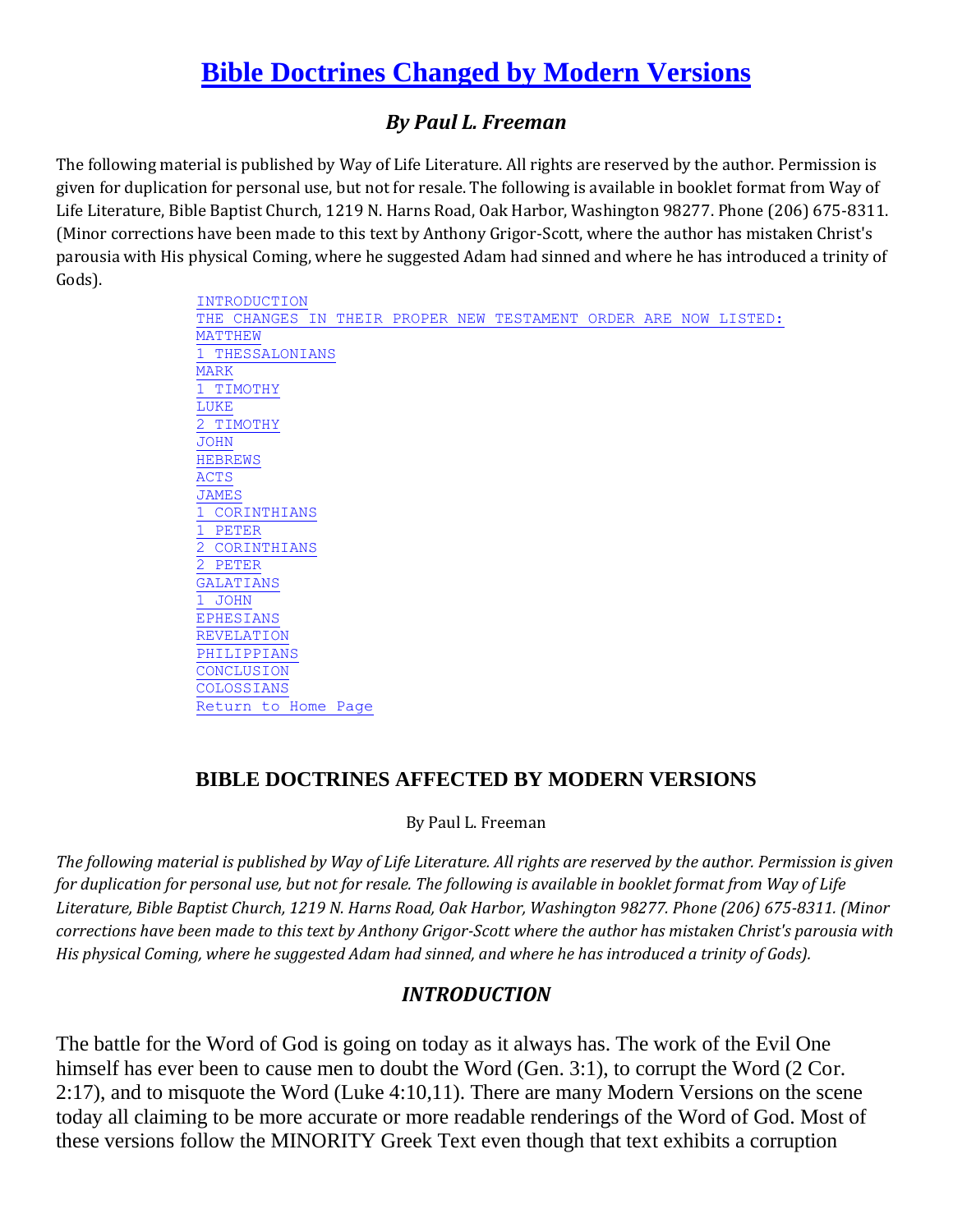throughout. The King James Version was translated from the MAJORITY Greek Text which agrees with about 95% of all available manuscripts. The MAJORITY Greek Text can be traced back to the Peshitta (Syriac Version) about 150 A.D.

Many Christian Colleges and Universities have switched over to the MINORITY Greek Text (known as Westcott and Hort or Nestle and Aland) for the classroom while still using the King James Version in public preaching. Since there are over 5,000 differences between the MAJORITY and MINORITY texts a problem immediately faces the student. The King James Version he brings to the classroom is subjected to constant editing by the teacher who is using a Greek Text different from the one the King James Version was translated from. The student is well aware that God did not inspire two different Bibles. He must make a choice and for the sake of harmony or teacher satisfaction he will usually accept his King James Version minus the MINORITY Text corrections as the Word of God. Should there be an area where agreement cannot be reached he is told to decide on the proper rendering by exercising his spiritual discernment. The schools that are following this double standard will admit that when the King James Version is no longer needed for Public Relations they will make the complete change to the New American Standard or the New International Version. These two are seen to follow the MINORITY Greek Text.

Those who want to replace our King James Version with new Modern Versions are constantly stating that no Bible Doctrines are affected by the changes. One school recently published an article by one of its' teachers in which he said that, *"BOTH* TEXTS ARE THE WORD OF GOD." It is difficult to understand how two texts differing in over 5,000 places can both be the Word of God. It only serves to show the absolute desperation on the part of the MINORITY Text champions to defend their indefensible position. The purpose of this volume is to show the changes made by the MINORITY text and how they affect the Bible Doctrines which Christians have always believed. Though I do not consider any change in the Word of God to be unimportant, I have singled out the most glaring examples. A careful reading will show that the Fundamental Doctrines of the Christian faith have been affected many times.

Are we to believe the scholars when they tell us that no important doctrines are affected by the new Modern Versions? It is obvious that they are not correct. What they really mean to say is that when all the changes have been made the Bible Doctrines are still there somewhere else in the Bible. If there are ten verses showing the Virgin Birth of Christ, and they have removed two, there are still eight remaining to prove the doctrine. That may satisfy them, but the Fundamental believer sees that as a piece by piece destruction of the Word of God.

We would accuse them of taking away from the Word of God. They would accuse us of using a Bible which has many additions inserted by overzealous Christian copyists. The issue now becomes quite clear. We must either believe that overzealous heretics have corrupted the original Word of God or believe that overzealous believers have added to the original Word of God. I can understand why heretics would want to corrupt the original Word of God, but I cannot believe that Christians would add one word to the Word of God which they have been entrusted to copy and pass along. The Spirit of God within Christians would put a holy awe and reverence around the sacred word and guided by that same Spirit they would copy what God had given them. My conclusion is that the new Modern Versions are based on Greek manuscripts that have been corrupted by heretics who changed the Word of God to agree with their rejection of the Deity of Christ and their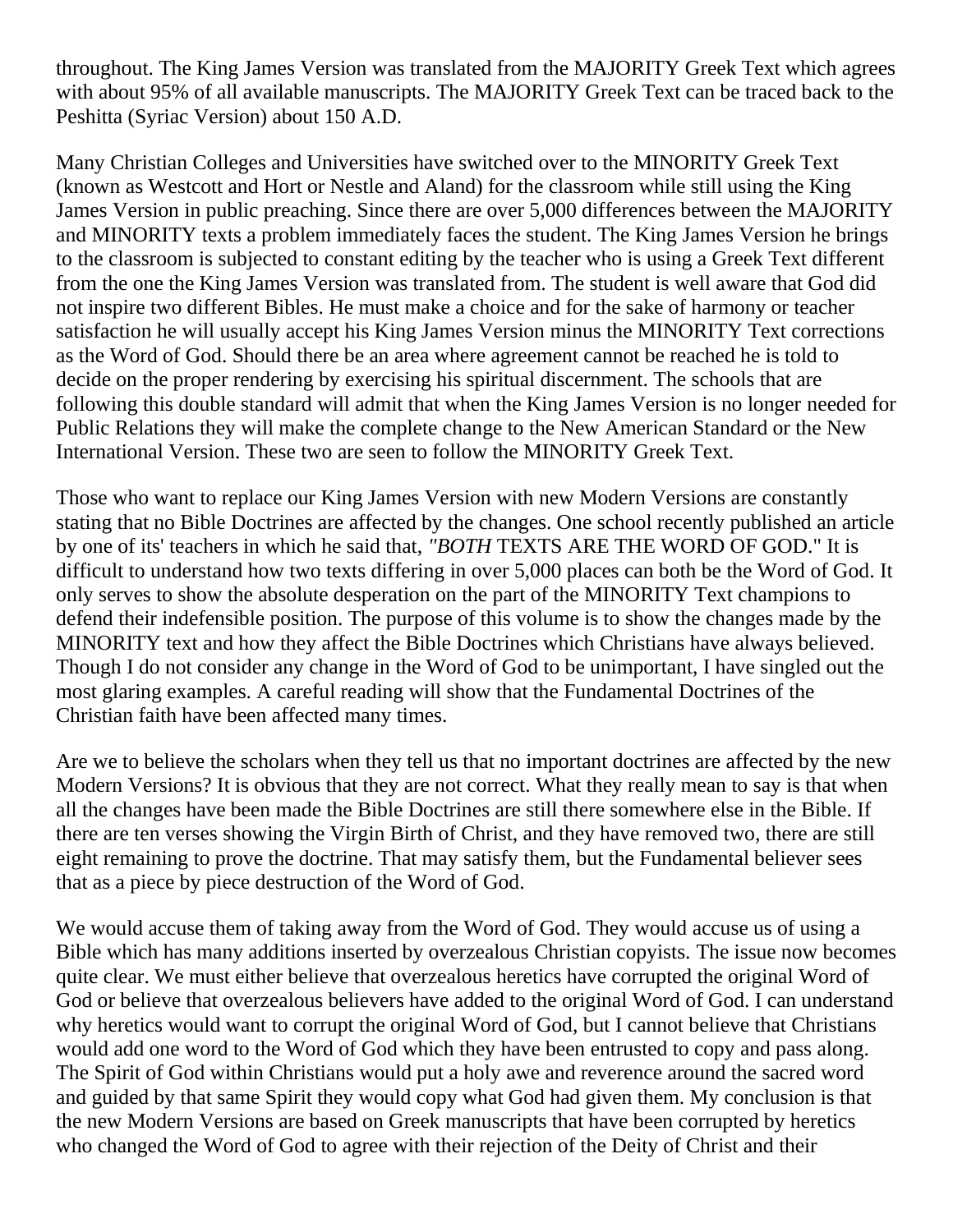Humanism regarding salvation. The Greek Text underlying the King James Version is not filled with additions made by overzealous Christians. It is the Word of God preserved by the Spirit of God and it exalts the Lord Jesus Christ, giving him his proper place and the glory due unto his name.

## *THE CHANGES IN THEIR PROPER NEW TESTAMENT ORDER ARE NOW LISTED:*

#### *MATTHEW*

1:25 *"her firstborn"* is **omitted.** That Jesus was her firstborn indicates that Mary and Joseph had sexual relations after the birth of Jesus and that others were born of her. The omission here seeks to add credence to the false doctrine of the Roman Catholic Church concerning the perpetual virginity of Mary. The Bible is clear that Jesus had brothers and sisters.

5:22 *"without a cause"* is **removed.** In the Sermon on the Mount the Lord warned of judgment for those who were angry with a brother without a cause. Should this change be accepted everyone who is angry with his brother may be judged. The effect is to bring Jesus into judgment for failing to observe his own words (see Mark 3:5). Such is contrary to the doctrine of the sinlessness of Christ.

6:4, 6, 18 *"openly"* is **out.** It is a Bible Doctrine that Christian work done unnoticed for the glory of the Lord will one day be rewarded openly (Col. 3:4).

6:13 *"For thine is the kingdom, and the power, and the glory, for ever, Amen"* is **deleted.** This ascription of praise to *"Our Father"* is found in 491 out of 500 existing manuscripts. This statement was made a century ago by Dean John Burgon.

8:29 *"Jesus"* is left **out.** The demons bore witness to the fact that Jesus was the Son of God. It was an identification of Jesus (in humanity) as the Son of God (in Deity). It affects the doctrine of the Person of Christ.

9:8 *"marvelled"* is **changed** to *"were afraid."* There is no reason to believe that the people were afraid because Jesus healed the sick of the palsy. There is every reason for them to marvel at the miracle.

9:13 *"to repentance"* is **left out**. The Bible doctrine of repentance is one that men would like to do away with. God requires that in order to be saved one must truly repent (Acts 17:30; 2 Peter 3:9). The word means "a change of mind" and there must be that concerning God, sin and salvation. Men think that sin does not really separate them from God--they must change their mind about that. Men think that salvation is by works--they must change their mind about that. There is nothing more evident today than the absence of repentance among those who are professing to be converted.

15:8 *"draweth nigh unto me with their mouth"* is **left out.** According to Isaiah 29:13 it belongs in because Isaiah prophesied of these hypocrites exactly that way.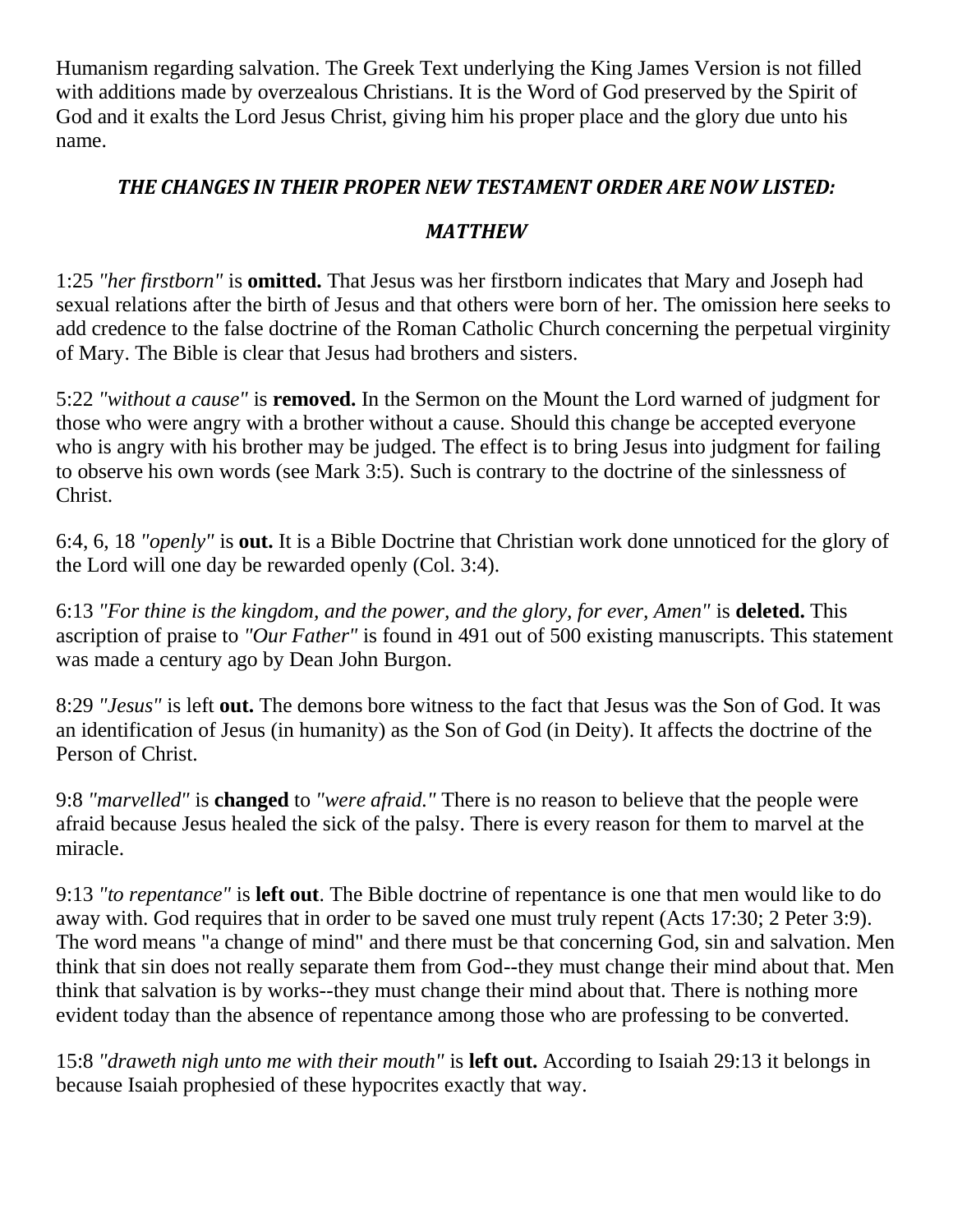16:2,3 *"When it is evening ... the signs of the times"* is all **omitted.** The Pharisees and Sadducees came looking for a sign and the signs were all around them. Jesus called them hypocrites because they could not tell the signs of the times.

17:21 **Whole verse is left out.** Sanctification to be had by prayer and fasting. That is a fundamental truth of the Word of God.

18:2 *"Jesus"* is **left out.** This is done many times by the corrupt Greek Text of Westcott and Hort. I have not chosen to remark about each instance because it would add many pages to this work. The MAJORITY Text continuously places the word *"Jesus"* in the narrative with the definite article preceding it. Thus it places him in the center of things and in command. It is doctrinally unsound for such prominence to be discarded for the word *"he."*

18:11 The whole verse is **omitted.** This verse tells us that man is lost, that he needs to be saved, and that the Son of man is the one who can do that. The doctrine of salvation through Jesus Christ is affected by this change.

18:15 *"against thee"* is **omitted.** This omission sets us up as watchdogs over others and if one sins we are to go and tell him. Such is not the teaching of Scripture. Were we to declare every sin we would be constantly busy (bodies) judging the actions and motives of everyone. This change is a very bad error.

18:35 *"their trespasses"* is **omitted.** Same thought as mentioned in 18:15.

19:9 *"and whoso marrieth her which is put away doth commit adultery"* is **removed.** This is a very important doctrinal change which concerns divorce and remarriage. A woman who divorces her husband and remarries commits adultery, and also the man who marries the divorced wife commits adultery.

19:16,17 *"Good"* before Master is **omitted.** In addition to that, the phrase *"Why callest thou me good?"* is **changed** to *"Why askest thou me concerning the good?"* Good Master is correct and Jesus responded to show the young man that only one was good and that one was God. The conclusion should have been obvious. Since Jesus was good he was necessarily God. The omission and change destroys the intended testimony to the Deity of Christ.

20:16 *"for many be called, but few chosen"* is **left out.** The Lord would have us know that many are called to inherit eternal life, but few are chosen by virtue of believing in Christ. It is a Bible doctrine that God wants all men to be saved but few will come to Christ for salvation.

21:12 *"of God"* is **out.** God came to His own temple which was the virgin-born Jesus Chrsit, and said, *"My house shall be called the house of prayer."* The body of Jesus was the temple of God and the God of the temple was there. Today, the Body of Christ is the Church or Jesus Christ.

22:30 *"of God"* is **removed.** There are good angels and fallen angels. The believers, in the resurrection, will be as the good angels "of God", indeed they *are* the angels of God.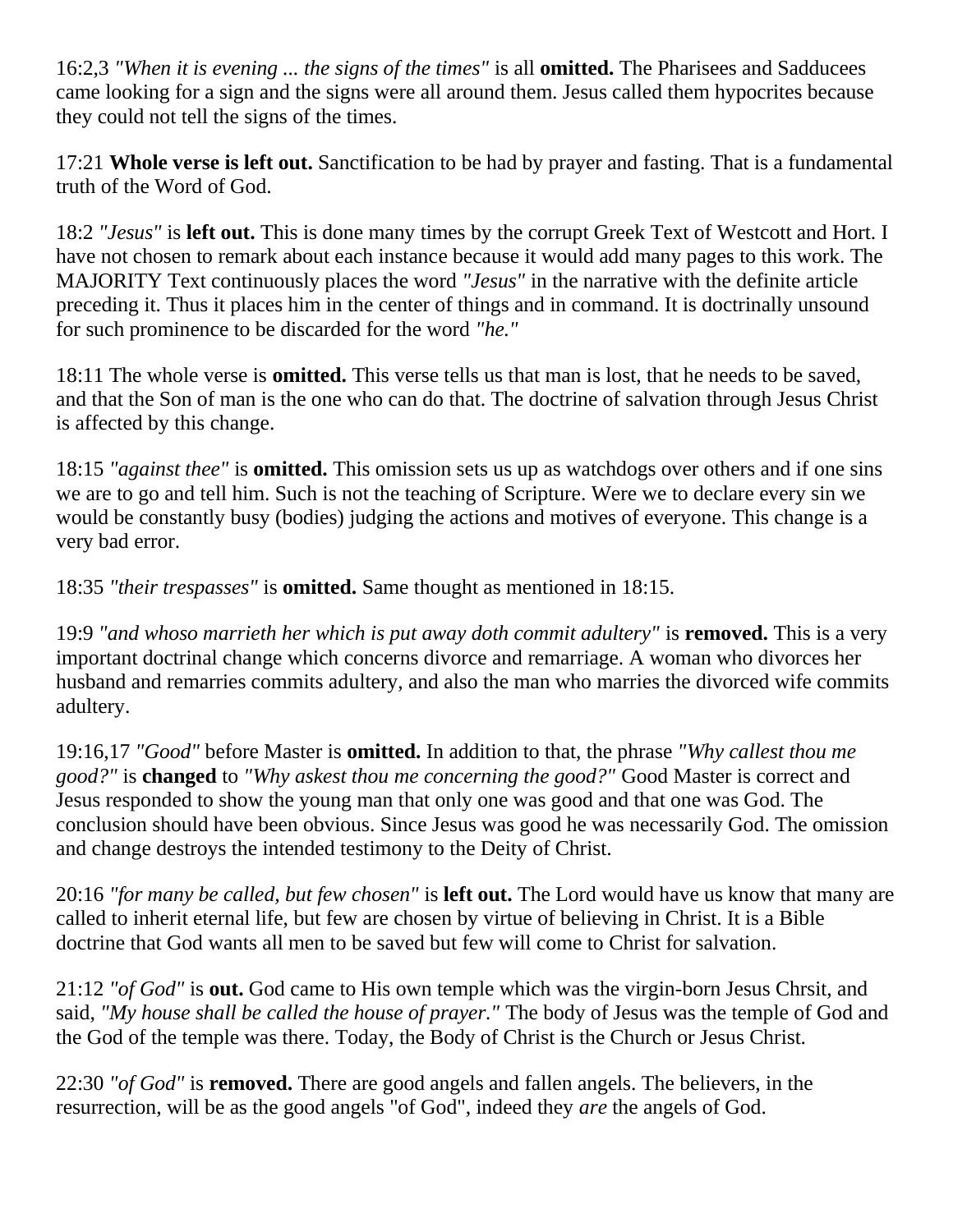23:8 *"Master"* is **changed** to *"teacher."* There are many teachers but only one master. The change here takes away the pre-eminence that God intends for his Son.

25:13 *"wherein the Son of man cometh"* is **omitted.** The warning to watch is tied to the imminent return of the Lord. The omission here does away with the doctrine of the Lord's *`parousia',* (and *NOT* His second Advent).

26:28 *"new"* is **dropped** before testament. The apostle Paul tells us that Jesus said, *"this cup is the NEW testament in my blood."* The change here is intended to **corrupt** the Word of God and to confuse non-Christians. (The elect of God, or Christians, cannot be deceived on the revealed Word of God for His sheep receive His Word).

27:35 *"that it might be fulfilled ... did they cast lots"* is all **omitted.** It is very important in Matthew's gospel, where Jesus is portrayed as the King of Israel, to show that he is the fulfillment of Old Testament prophecies. Here the parting of his garments and casting lots is the fulfillment of Psalm 22:18 which portrays the crucifixion of Christ. To omit this is to show the intended corruption of the Word of God by the textual critics.

28:6 *"the Lord"* is **omitted.** The very reverent angels said, *"see the place where the Lord lay."* They would not say, "see the place where he lay." The constant attempt to humanize Jesus and take away from his Deity does not endear the Westcott and Hort Greek Text to believers.

#### *MARK*

1:1 *"the Son of God"* is **left out.** These words present Jesus Christ as Deity. Such an omission is a direct attack on the person of Christ and is without doubt a doctrinal error.

1:31 *"immediately"* is **dropped.** The descriptive word tells us when the fever left her and therefore provides us with a miracle. The word left out denies the miracle and thus the one who performed it.

2:17 *"to repentance"* is **left out.** See comments on Matt. 9:13.

3:15 *"to heal sicknesses"* is **omitted.** Jesus gave them authority to heal diseases as well as to cast out demons. Sickness is the result of sin and the only one who has authority to eliminate it is the one who would die for sin. On the basis of his approaching death for sin on Calvary he could say,*"Son, thy sins be forgiven thee"* and *"Rise up and walk."*

4:24 *"and unto you that hear shall more be given"* is **left out.** It is a Bible teaching that those who seek truth from the Lord shall be given more truth (see John 7:17).

5:36 *"as soon"* is **dropped.** The word in the Greek is *"immediately."* The word immediately is constantly dropped by the Revisers of 1881. It is a key word in Mark which is the Gospel of the Servant of the Lord who came *"not to be ministered unto, but to minister."* When Jairus was told that his daughter was dead and that he should not trouble Jesus further, the Lord *"immediately"* encouraged him to believe.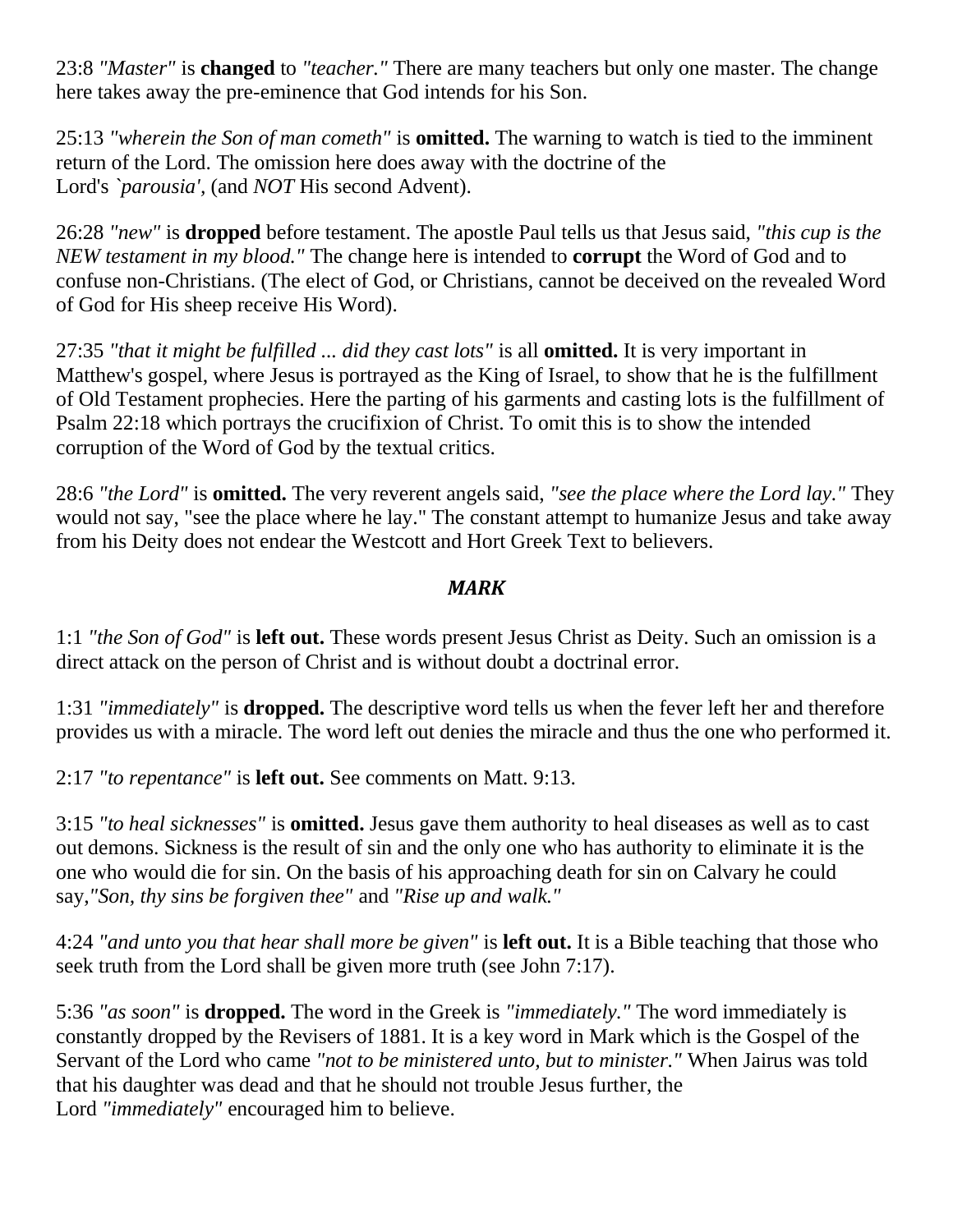6:11 *"Verily I say unto you, It shall be more tolerable for Sodom and Gomorrah in the day of judgment, than for that city"* is **removed** from the text. This passage emphasizes the great degree of responsibility that was upon those cities who heard the Lord's apostles as they preached repentance and worked miracles before them. Sodom and Gomorrah did not have such light, yet they are still suffering the eternal wrath of God (see Jude 7 where "suffering" is in the present tense). How much more the judgment of America today where people sit in an abundance of complete revelation from God and choose to remain in darkness.

7:8 *"as the washing of pots and cups: and many other such like things ye do"* is **omitted.** The Lord not only condemns the Pharisees for traditions of men, but he names them. There are traditions of men today which are sending people to Hell and preachers need to name them. It is doctrinally unsound to let men go on in traditions and not expose them.

9:23 *"if thou canst believe"* is **dropped.** The father had said to Jesus, *"if thou canst do anything."* To this lack of faith Jesus answered, *"if thou canst believe."* It was at once a rebuke and an encouragement to have faith in him. The father's answer in the next verse is beautiful but the Revisers ruined that also. They omitted *"with tears, Lord"* from the most precious answer as recorded by the Spirit of God.

9:45 *"into the fire that never shall be quenched"* is **dropped.** The character and duration of Hell is described here and the doctrine of retribution and eventual annihilation is affected by this change.

9:47 *"fire"* is **omitted.** The words are inspired and in complete agreement with Rev. 20:15. The consignment of the lost to the lake of fire is a Bible doctrine.

10:21 *"take up the cross"* is **left out.** The word to the young man was to divest himself of the riches in which he trusted, consider himself dead to the world, and follow Christ into eternal life. There are many who will let go of riches and seek to emulate some of Christ's teachings, but the way of the cross they refuse. The cross for Christ and for believers is Fundamental in Christian doctrine.

10:24 *"for them that trust in riches"* is **left out.** This is a very glaring doctrinal error. It is not hard to enter into the kingdom of God (salvation is a free gift through faith in Jesus Christ) but it is hard for those who trust in riches to trust Christ alone for salvation. Their God is their wealth and it is no more compatible with Christ than Dagon was with the Ark of God (see 1 Sam. 5:1-5).

11:26 **The whole verse is removed.** It is a Bible doctrine that if we regard iniquity in our heart the Lord will not hear us. Answered prayer and clean vessels go together. When I confess my sins and ask God for favor he requires that my confession of sin include forgiveness of those who have sinned against me. If I refuse to forgive others it becomes sin to me (see Eph. 4:32).

13:14 *"spoken of by Daniel the prophet"* is **dropped.** Without the reference to Daniel the appeal to understand is without force. Though some might connect it in their thoughts because they are familiar with Scripture, it does not follow that he is referring to Daniel. The reference to Daniel by the Lord also authenticates his writing as inspired Scriptures.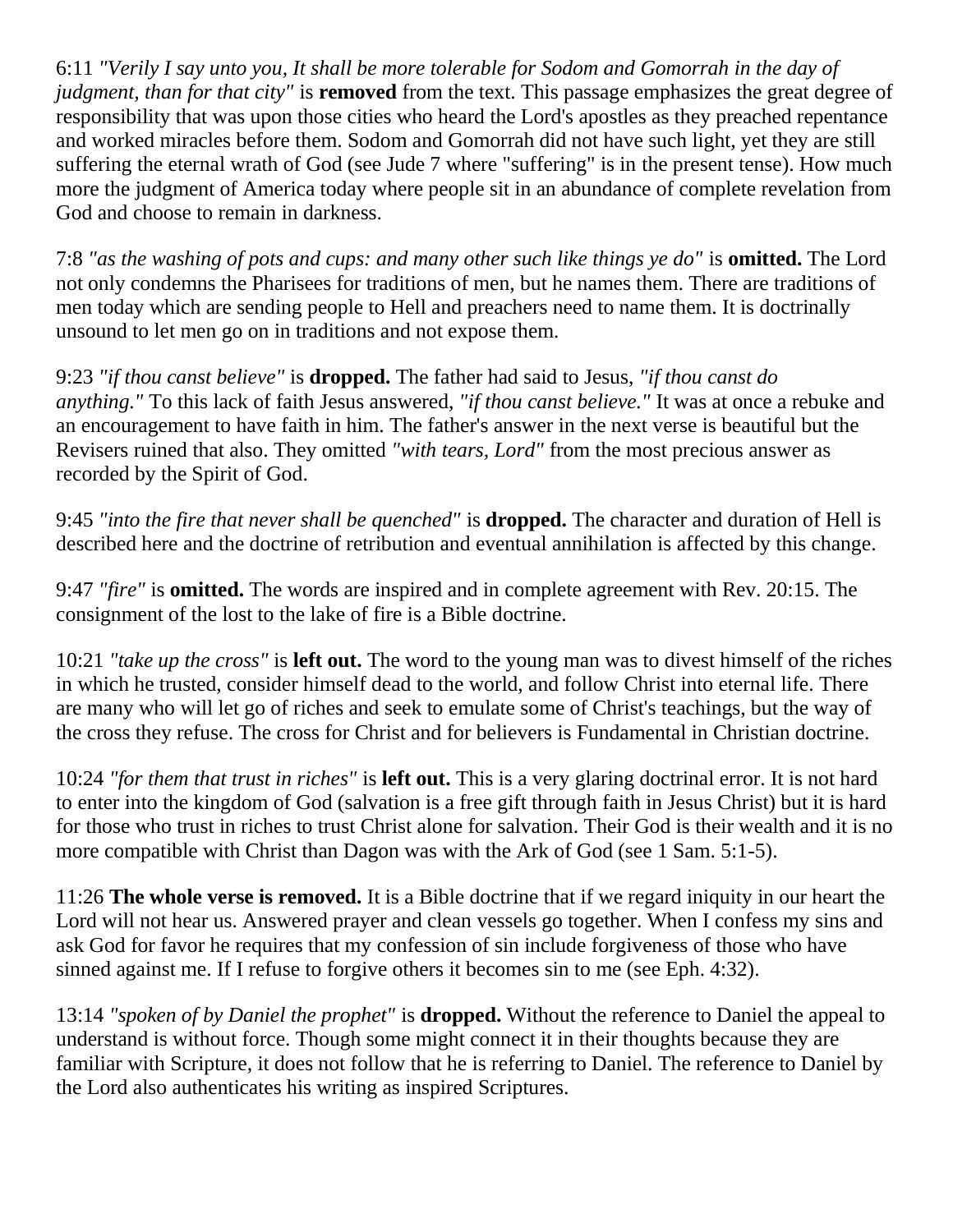14:22 *"eat"* is **dropped.** Our Lord did not give them a relic from the Last Supper to take home and cherish. He gave them broken bread to eat which (when observed) would always remind them of his body which was broken for them.

15:28 **The whole verse is left out.** Jesus was crucified between two thieves in fulfillment of Isaiah 53:12. It is doctrinal error to eliminate clear statements concerning the fulfilling of prophecy (see Luke 24:27).

16:9-20 **Twelve verses are omitted.** These verses are found in every known manuscript but two (the oldest of those two leaves a blank space where it belongs). They are found in all the Versions, quoted by the church fathers, and seen in the lectionaries of the church. There are many doctrines affected by the omission of these twelve verses. The resurrection of Christ is deleted. The great commission, baptism, eternal damnation and His ascension into Heaven are all taken out of the Word of God. Certainly the gospel does not end with *"they were afraid."* Some say the ending has been lost (see Dr. Ryrie's Study Bible) but that destroys the Bible Doctrine that God preserves His Word (see 1 Peter 1:23-25). The evidence is clear that these verses are original and to cut them out is to affect many doctrines of the Christian faith.

### *LUKE*

1:28 *"blessed art thou among women"* is **omitted.** There were many virgins in Israel at the time, but God chose Mary. The Son that she bore would be her Saviour from sin. The Roman Catholic doctrine of the immaculate conception of Mary (concerning her birth) is nothing but pagan fiction. Mary was blessed *AMONG* women, but **not** *ABOVE* women. The worship of Mary is *contrary* to Scripture. This omission is designed to lift her above others and eventually *deify* her.

2:14 *"peace, good will toward men"* is **changed** to *"peace among men of good will."* The first talks of the birth of Christ as bringing God's peace and good will (reconciliation) to men. Faith in the death of Christ for our sins brings justification and peace with God. The change offers God's peace to men who are good. That is doctrinally unsound since there is none good.

2:33 *"Joseph and his mother"* is **changed** to *"his father and mother."* The Spirit of God is very careful to show that our Lord Jesus Christ was born of a virgin and that he did not have a human father who begat him. The change casts doubt upon the doctrine of the virgin birth of Christ as the*"seed of the woman."* Later, when Mary refers to Joseph as *"thy father,"* Jesus answers with, *"wist ye not that I must be about my Father's business,"* meaning that God was His father (see 2:48,49).

2:40 *"in spirit"* is **left out.** That the child grew and waxed strong in spirit (meaning that he was spiritually strong) is evident from verse 47. It is unlikely that the Spirit of God wanted us to see how strong Jesus was with reference to his physique.

2:43 *"and Joseph and his mother knew not of it"* is **changed** to *"and his parents were unaware of it.*" The first retains the teachings of the virgin birth, the second discards it. The virgin birth is a Fundamental doctrine of the Christian faith and the MAJORITY Text upholds it. Let us not hear of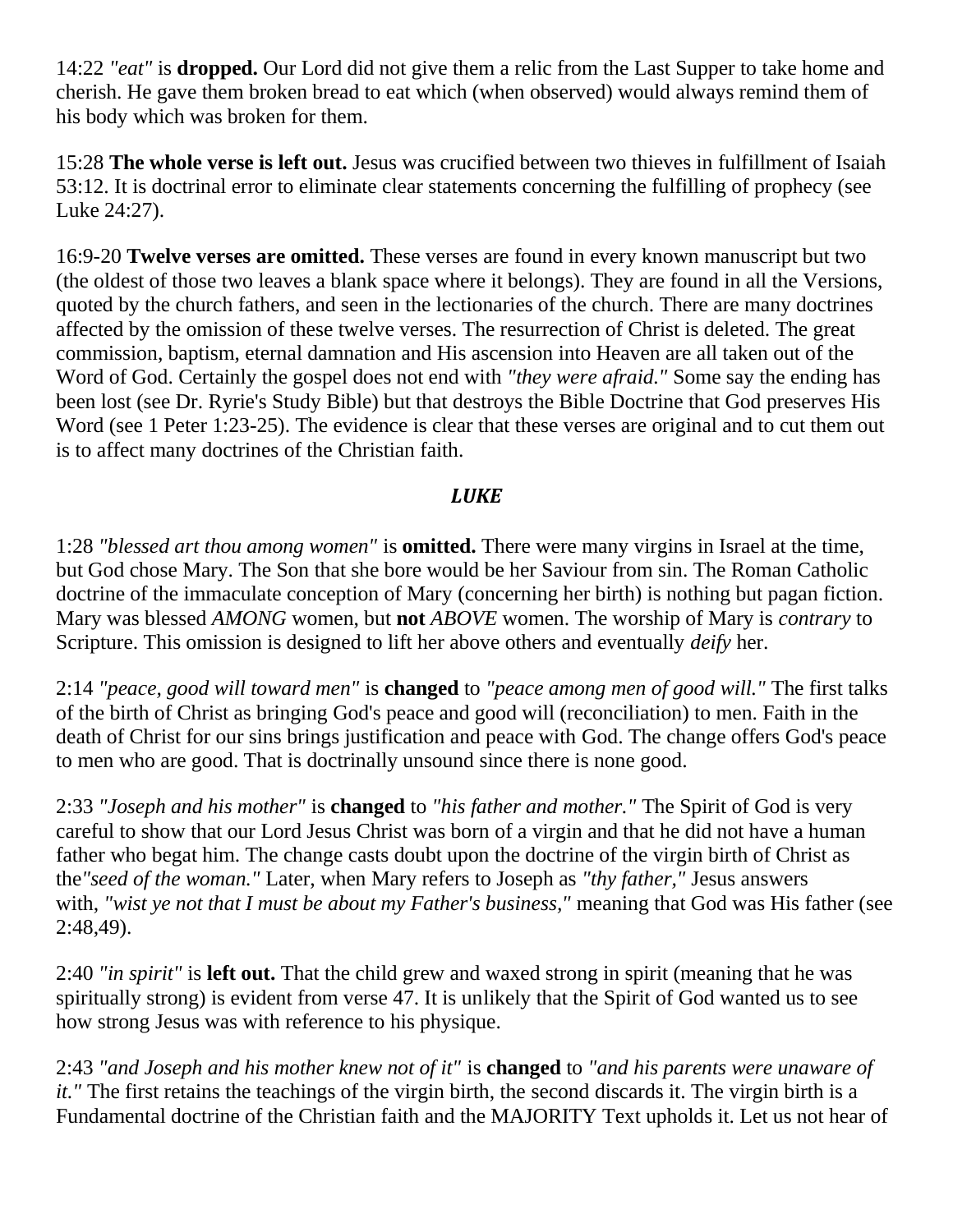supposed overzealous copyists but rather let us beware of overzealous heretics who would deny the fundamentals of the faith.

4:4 *"but by every Word of God"* is **dropped**. Many are willing to agree that bread alone cannot satisfy man, but few are willing to live by every word of God. This quotation is from Deut. 8:3 where the omitted words are found. The same one who said, *"Yea, hath God said?"* is the author of this omission. The Revisers could not leave this passage in because they have changed "every word of God" in over 5,000 places in the New Testament. Satan does not mind if we read the Bible as long as we have a Swiss cheese Bible (full of holes). Holes in the Word cause doubts in the Word, doubts cause faith to be lost, and without faith it is impossible to please him.

4:8 *"Get thee behind me, Satan"* is **omitted.** The devil had tempted Jesus to bypass the cross and receive the kingdom over the world. Jesus, whose face was set as a flint to go to the cross, refused to worship him.

6:10 *"whole as the other"* is **left out**. These words tell us that not only was his hand restored to use but it was whole as the other. The completeness of the miracle is attested to by these words.

9:54 *"even as Elias did"* is **omitted.** Apart from this word they had no precedent for doing such a thing.

9:55, 56 *"and said, Ye know not what manner of spirit ye are of. For the Son of man is not come to destroy men's lives, but to save them"* is **omitted.** In reply to the disciples who thought that they could call down fire from heaven, Jesus told them that he came to save men. This passage is consistent with John 3:17, *"For God sent not his Son into the world to condemn the world; but that the world through him might be saved."*

11:2-4 *"Our ... which art in heaven"* is **deleted** along with *"Thy will be done as in heaven, so in earth" and "but deliver us from evil."* Only corrupt manuscripts can produce so many departures from the disciples prayer which is found without deletions in Matt. 6:9-13.

14:5 The word *"ass"* is **changed** to *"son."* The use of *"son"* is too much for the comparison the Lord is making. Only a slavish loyalty to a corrupt Greek text can produce such a foolish change.

22:31 *"And the Lord said"* is **dropped.** The Lord Jesus was God and as such he was omnipresent and omniscient. He was present when Satan came before God and asked permission to try Peter's faith. He had prayed to the Father, as Peter's intercessor, that his faith would not fail. It was the Lord who knew all of this and warned Peter specifically.

22:64 *"they struck him on the face"* is **dropped.** It is error to minimize the sufferings of Christ. His facial appearance was marred more than any man (see Isaiah 52:14 and 53:5).

23:23 *"and of the chief priests"* is **omitted.** The Lord was careful to let us know that the religious priests were involved in the rejection of Christ. Those who call themselves priests today do likewise.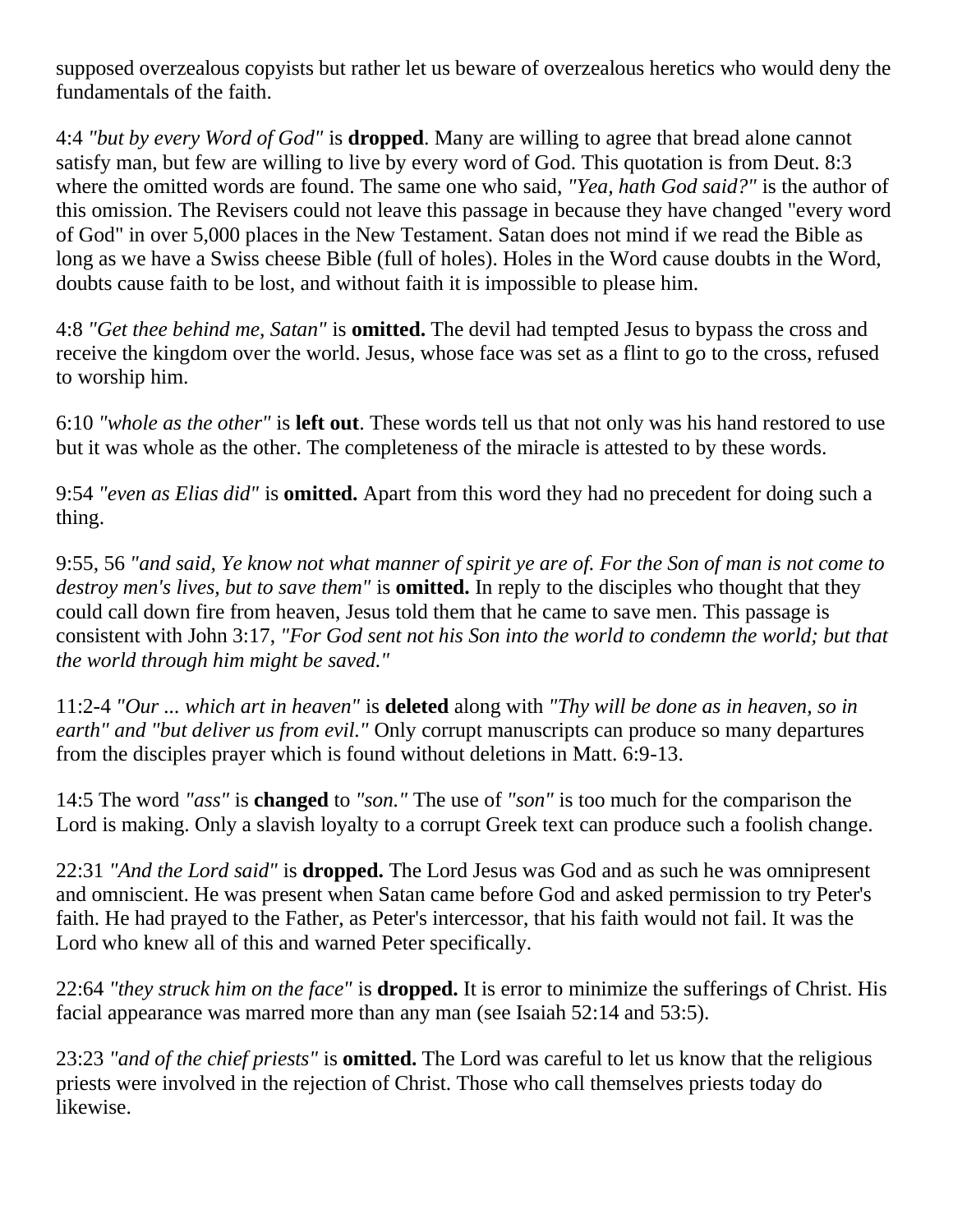23:42 *"And he said unto Jesus, Lord, remember me when thou comest into thy kingdom"* is **changed** to *"Then he said, Jesus remember me when you come into your kingdom."* The confession that Jesus is Lord is doctrinally correct because it is required for salvation (see Rom. 10:9- 13).

23:45 *"the sun was darkened"* is **changed** to *"the sun was eclipsed."* The Greek word in the corrupt Greek Text is EKLIPONTOS from which we derive the word ECLIPSE. An eclipse is caused by the natural occurrence of the moon passing between the sun and the earth and usually lasts for about 3-5 minutes. The sun being darkened for three hours was a miracle of God and will be repeated again prior to the Lord's return to earth (see Matt. 24:29) Many modern versions try to hide the Greek word they are using to translate from the corrupt Greek text by using words like: obscured (NASV), faded (AMPLIFIED), stopped shining (NIV), failed (NEW WORLD), but some honestly translate the word *"eclipse"* (20th CENTURY, MOFFAT, NEB, PHILLIPS). Humanism would try to find some way to explain away the miracles of God's Word lest they be forced to accept it as the revelation from God concerning salvation.

24:36 *"and saith unto them. Peace be unto you"* is **omitted.** Jesus had said to them, *"Peace I leave with you, my peace I give unto you"* (John 14:27). He was now risen from the dead and in their midst to guarantee that peace to them. One of the greatest benefits of our salvation is to have peace with God (Rom. 5:1) and the peace of God ruling in our hearts (Phil. 4:7).

24:40 **The whole verse is omitted.** The bodily resurrection of Christ is proven here as he showed them his hands and his feet. The omission affects Bible doctrine very much.

24:51 *"and carried up into heaven"* is **left out.** The bodily ascension of Christ into heaven is a Bible doctrine that is denied here. It leaves the Lord parted from them but does not tell us where he went. The Revisers removed the doctrine and left the Word in a poor state of disarray. Acts 1:1, 2 tells us that the *"former treatise"* (Luke) ended with Jesus being *"taken up."* That ought to be sufficient to show the Revisers are wrong.

24:52 *"And ... worshipped him"* is **omitted** by the NASV. The MAJORITY Text says, *"And they having worshipped him returned to Jerusalem with great joy."* The picture we have is of our Lord receiving their worship because he is God (see 4:8 where worship is to be to God only) and then before their very eyes ascending into heaven. It is a Bible doctrine that we are to worship Jesus and the omission by the NASV is a clear denial of that doctrine.

### *JOHN*

1:18 *"the only begotten Son"* is **changed** to *"The only begotten God."* Such a phrase is foreign to Scripture. It accommodates the Arian teaching that Christ was a lesser deity created by God. It agrees with the teaching of Origen that Christ was not equal with God in essence and nature. In Christ the Fullness of the character and nature of God was manifested in one person to unfold or declare God to men.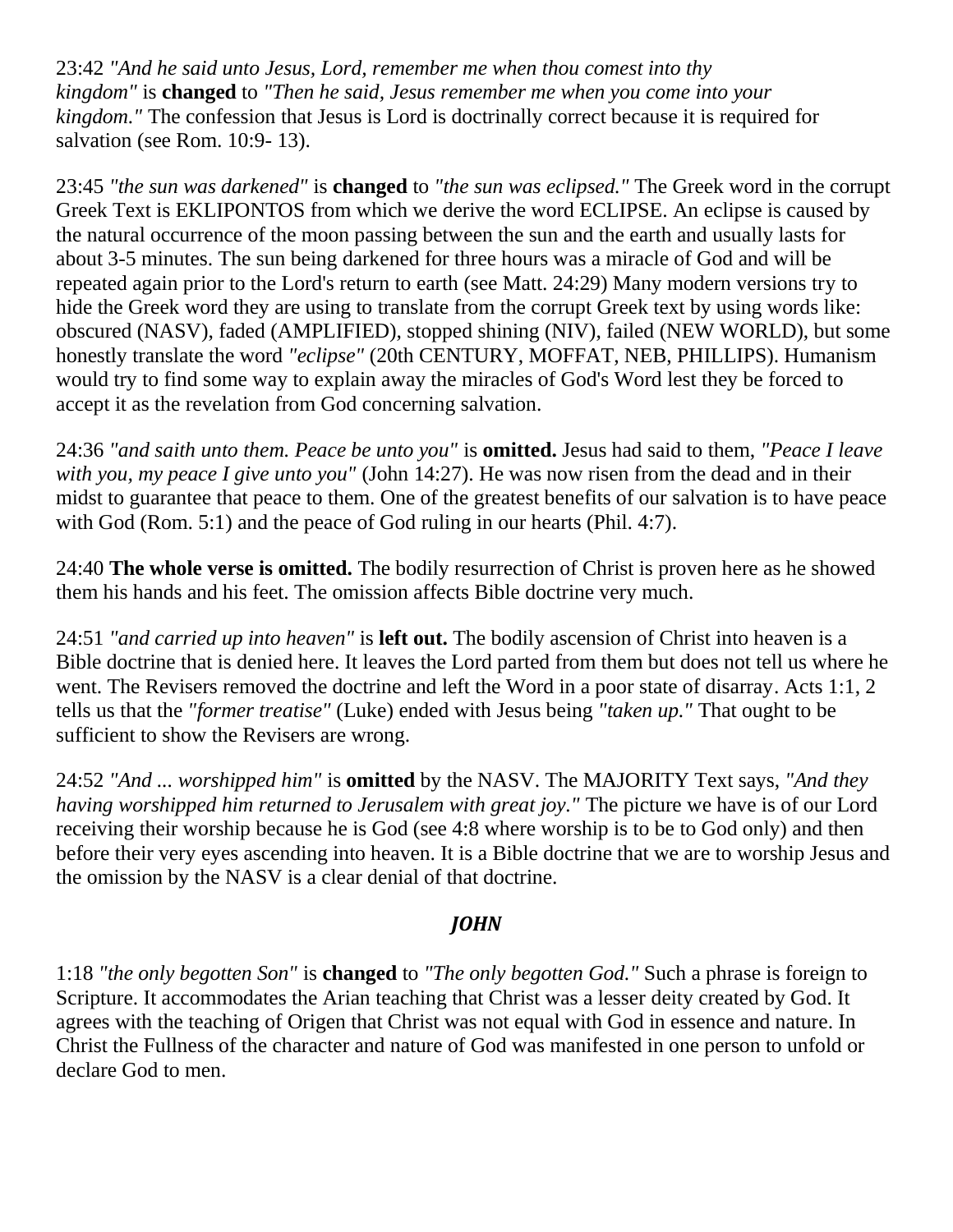1:27 *"He it is... who is preferred before me"* is **removed.** This change removes the pre-eminence and pre-existence of Christ. John wanted us to see that though Christ came after him, he in reality preceded and ranked above him.

3:13 *"which is in heaven"* is **omitted.** This change affects the doctrine of the omnipresence of Christ. As man he was here on earth, as God he was able to be everywhere present. The omission is a corruption introduced by those who do not believe in the perfect and absolute Deity of Christ.

3:15 *"should not perish"* is **removed.** This deletion removes the opposite of everlasting life, which is to perish. The doctrine of eternal damnation is weakened by the change.

3:16 *"his only begotten Son"* is **changed** to *"the only begotten Son."* The word *HIS* marks Jesus Christ out as God's own peculiar son in a relationship that no one else has. It marks him as of the same essence and nature. The Deity of Christ is involved and is thereby weakened (3:17 also changed).

4:42 *"the Christ"* is **left out.** The purpose of John's gospel as given in 20:31 was to lead people to believe that Jesus was the Christ, the Son of God. That belief was to bring life to them. To omit it here is to deny the purpose of the inspired writer.

5:3b, 4 **The statement regarding the moving of the water by an angel and subsequent miraculous healing is removed.** Should this deletion be permitted there would be no sense to verse 7 since that verse presupposes 5:3b, 4. This is an effort to remove the miraculous from the Bible and thus accommodate humanism.

5:16 *"and sought to slay him"* is **omitted**. The Scripture teaches us that on many occasions they tried to kill Jesus but by supernatural power were kept from doing so (see John 18:6). He was omnipotent and there was no way they could take him until his hour was come.

6:47 *"on me"* is **left out.** The object of faith has been removed here. Everlasting life does not come to those who believe, but to those who believe on Christ. This is doctrinal error of the gravest sort and has been carried over into the NASV and NIV.

7:8 The little word *"yet"* is **dropped** and the result is that the Lord appears to lie to his brothers, since he did go up to the feast. There is a world of difference between *"I go not up YET"* and *"I go not up.*" The sinlessness of Christ is an indispensable doctrine of the Christian faith and lying is sin.

7:53-8:11 **The whole story of the woman taken in adultery is omitted.** This is one of the most blessed portions of the Word of God. It is intended by God through the inspired writer to amplify what came before in 3:17. The law was given by Moses but grace and truth came by Jesus Christ (1:17).

8:38 The words *"my Father"* and *"your father"* are intended to show the difference between his father and their father, who was Satan. By **removing** the word *"my"* and *"your"* there is a deliberate attempt to remove the offence and cater to the false dream of the Fatherhood of God and the Brotherhood of Man.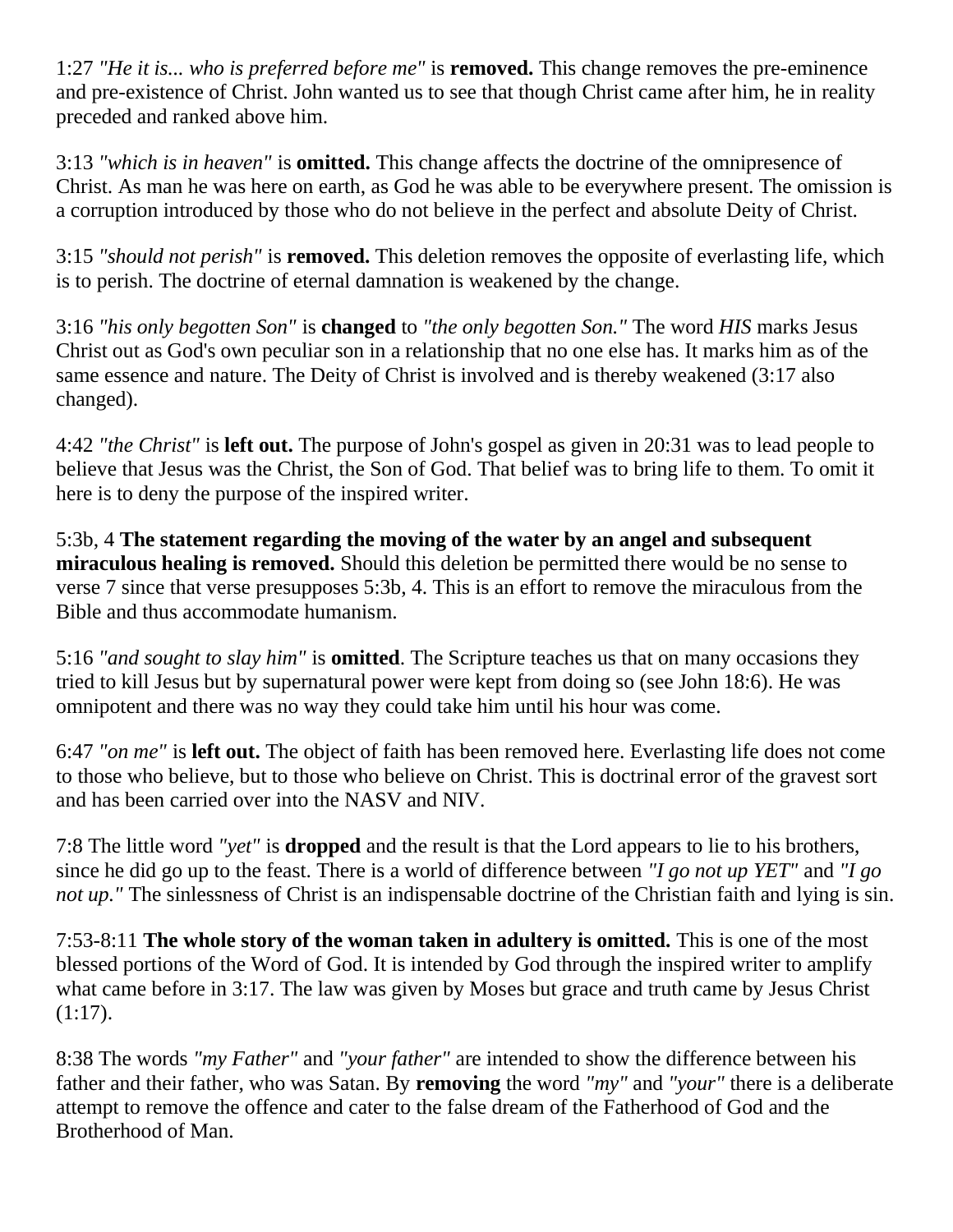8:39 *"If ye were Abraham's children"* is **changed** to *"if ye are Abraham's children."* The Lord intended them to see that they were not Abraham's children at all. The change gives us to see that they were Abraham's children and therefore they ought to act like it. This is pure humanism and contrary to sound doctrine.

9:4 *"I must work the works of him that sent me"* is **changed** to *"We must work the works of him that sent us.* " The uniqueness of Christ as the Sent One of the Father is destroyed and he is placed equally with the disciples as sent from God to do the work of God. This is an attack on the Person and Work of Christ and it exalts humanism. Jesus was sent by the Father and the disciples were sent by Jesus, *"as my Father hath sent me, even so send I you."*

9:35 *"the Son of God"* is **changed** to *"the Son of man."* The thing to be believed in John's gospel is that Jesus is the Son of God (20:31). The change by the minority texts is not warranted.

10:38 *"that ye may know, and believe"* is **changed** to *"that ye may know, and understand."* The union of Christ and the Father within the Godhead is that which we are to believe and rely upon for the certainty of our salvation. To understand the union is beyond human comprehension and if it could be understood, that would still not be the equivalent of salvation.

11:41 *"where the dead was laid"* is **removed**. God intends that we should know that this was the very same place where Lazarus was laid. This is an attempt to cloud the evident miracle which followed. (see also 12:2 where "which had been dead" is also removed).

#### *ACTS*

Title *"of the Holy Apostles"* is deleted. To leave us with *"ACTS"* means nothing. That the Apostles were sanctified (holy) by the Lord Jesus and sent forth as his sent ones is evident from John 17:17- 19. The title in the MAJORITY Text is doctrinally correct.

2:30 *"according to the flesh he would raise up Christ"* is **omitted.** It was not just that one of David's descendants would sit upon the throne, but that his greater Son would be raised from the dead in a body of flesh.

2:31 *"his soul"* is **omitted.** The body of Christ was in the tomb but his soul went down into Hades (Hell), the place of departed spirits. The teaching of the Bible is that our Lord had a body, soul and spirit.

2:47 *"to the church"* is **left out.** Believers are added to the Church which is Christ's body. The Church is an organism, and when persecutors touched the Church they touched Christ (see 9:5).

3:21 *"all"* is **dropped** in front of *"his holy prophets."* God has spoken of the Kingdom age by the mouth of ALL his prophets since the world began. In harmony with this Jesus spoke to the two on the road to Emmaus about himself from *"all the prophets"* (see Luke 24:27). There are others in the world who claim to be prophets but they do not speak of Jesus and his kingdom, therefore they are not of God.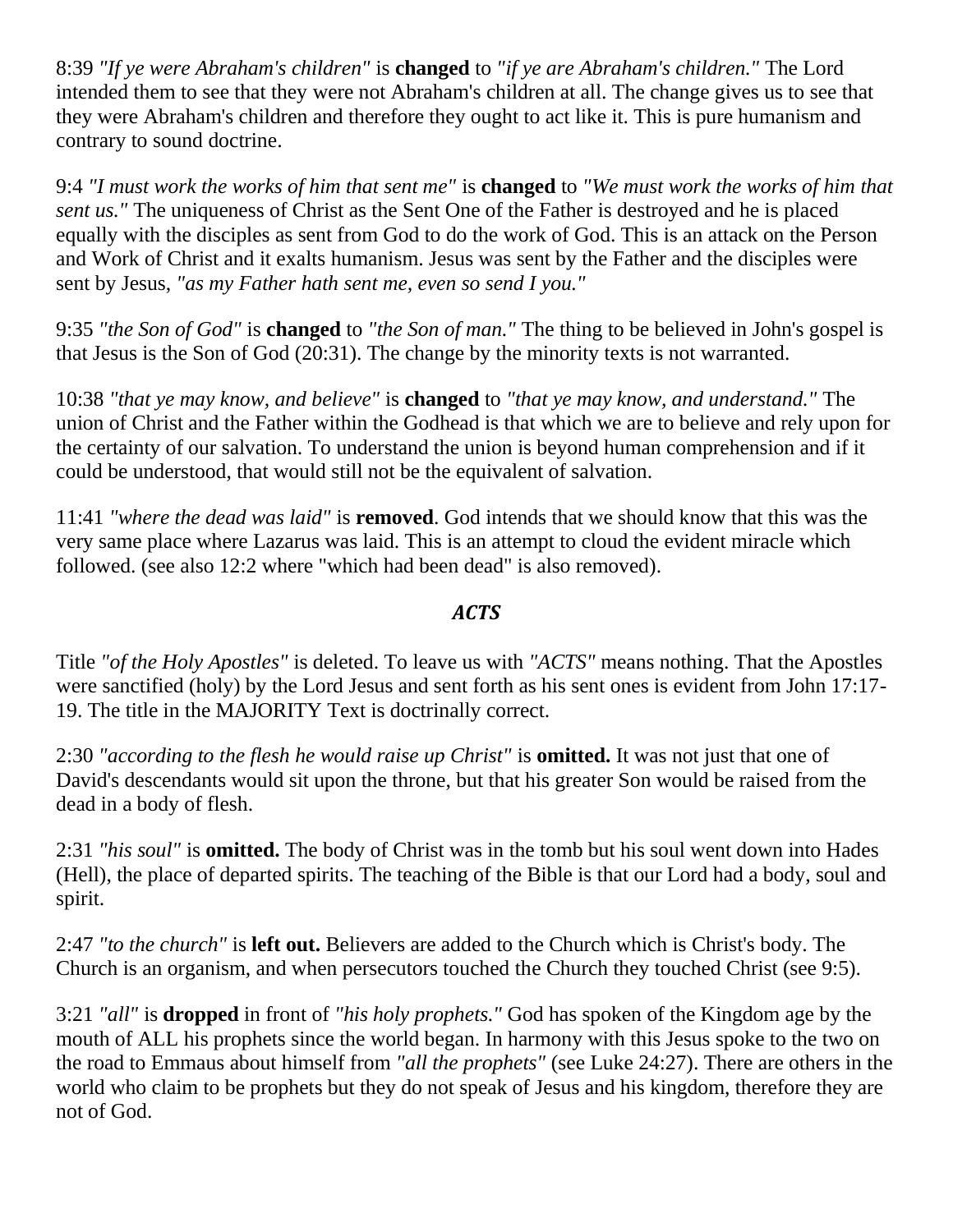3:26 *"Jesus"* is **dropped.** The specific name leaves no doubt as to whom God raised up from the dead to offer again the kingdom to Israel.

4:24 *"thou art God"* is **changed** to *"thou art he who."* There is no reason to accept MINORITY manuscripts when they want to change *"God"* to *"he who"* (see 1 Tim. 3:16).

6:3 The word *"Holy"* is **dropped.** When God led the Church to choose deacons he made it clear that they should be controlled by the Holy Spirit. Many churches since have appointed men who had a lot of spirit and were full of enthusiasm, but that is not the same as being full of the *"Holy Ghost."* Godly living is required of deacons and it is contrary to sound doctrine to leave out *"Holy."* The Greek word for spirit can refer to man's spirit or God's spirit and lest we should err here God inserted the word *"Holy"* before spirit.

6:8 *"faith"* is **changed** to *"grace."* The Bible does not teach that Christians are full of grace but rather that they receive grace. The only one who was *"full of grace"* was our Lord Jesus Christ (see John 1:14). The measure of faith is given to every believer to profit thereby.

7:30 *"of the Lord"* is **omitted.** It was not just an angel that appeared to Moses at the burning bush, it was an angel of Jehovah (the Lord). This was an Old Testament appearance of the eternal Son of God in angelic form. In plain words it was the Lord who appeared to Moses (see Exodus 3:1-5).

7:37 *"The Lord your"* and *"him shall ye hear"* are **omitted.** This is contrary to the original quotation as found in Deut. 18:15. In Stephen's sermon the *"him shall ye hear"* is most important since those who refuse Christ's words will be judged by God.

8:18 *"Holy"* is **dropped.** Four times here in four verses the Holy Ghost is mentioned. To drop the word Holy in one out of the four times is to create confusion and doubt concerning the Word of God.

8:37 **The whole verse is omitted.** This leaves the question of the Ethiopian eunuch unanswered. Philip's answer is correct in that belief must be from the heart prior to baptism. The eunuch's confession of faith is in exact agreement with what is required for salvation as given in John 20:31. Souls have been led to Christ with this verse of Scripture and it is doctrinally unsound to remove it.

9:5,6 *"it is hard for thee to kick against the pricks. And he trembling and astonished said, Lord, what wilt thou have me to do? And the Lord said unto him"* is all **omitted.** This passage gives us a picture of Saul resisting the Spirit of God as he was under conviction. Saul's response is to submit to the Lord's direction, having been humbled before the Lord. Without Saul's *"what wilt thou have me to do?"* there could be no *"arise and go."*

9:29 *"Jesus"* is **left out.** The reason the Jews went about to slay Saul was not because he spake boldly in the name of the Lord, but because he spoke of the Lord Jesus. As we well know in this day of Modernism there is a great difference.

10:6 *"he shall tell thee what thou oughtest to do"* is **left out.** The would-be correctors of the MAJORITY Text would have us believe that Cornelius was already saved and that it would be good for him to have fellowship with Peter. The truth is that Cornelius was not saved (see 11:14)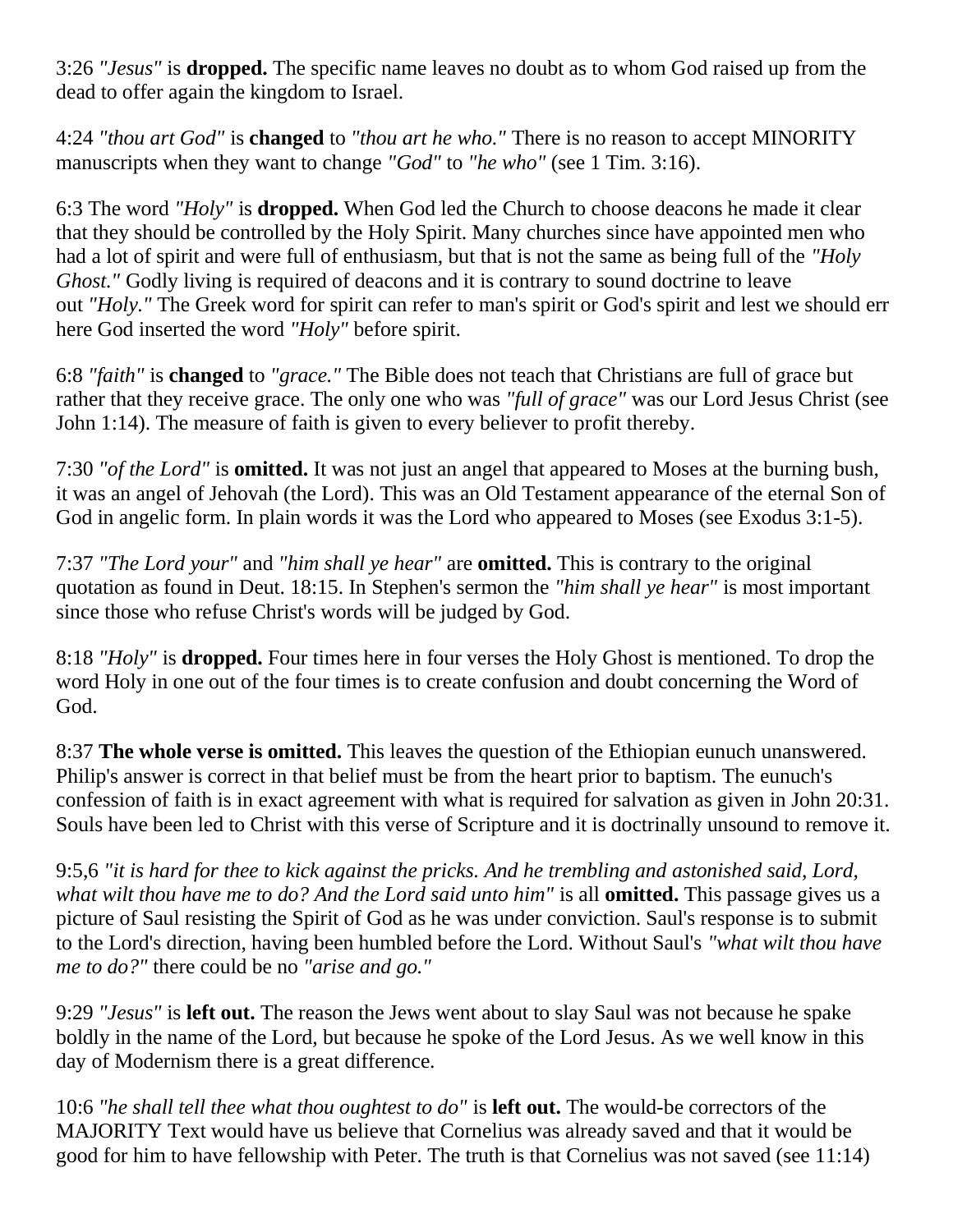and that there was something which he had to do. He must believe on the Lord Jesus Christ or he would be lost and go to Hell.

10:30 *"fasting"* is **left out.** Fasting, to sanctify oneself is a Biblical doctrine.

10:32 *"who, when he cometh, shall speak unto thee"* is **omitted.** See above comments under 10:6.

15:24 *"Ye must be circumcised and keep the law"* is **left out.** This is exactly the reason why the Jerusalem council was called or convened. There is no doubt that the reply to the Gentile converts made mention of the all important question.

16:31 *"Christ"* is **omitted.** The word speaks of the Deity of Christ. It pointed the Philippian jailer to the God he must believe in for salvation.

18:5 *"was pressed in the Spirit"* is **changed** to *"was engrossed with the word."* When Paul was teaching he was always engrossed with the Word. In Corinth Paul had been laying the groundwork at the synagogue concerning what the Scriptures had to say about their Messiah (Christ). When Silas and Timothy came, Paul was under compulsion to show that Jesus was the Christ.

19:10 *"Jesus"* is **left out.** For the heathen to hear about the Lord is not enough. They must hear that Jesus is that Lord.

20:28 *"of God"* is **changed** to *"of the Lord."* The word lord is sometimes used of men and sometimes of God. Therefore, the change does not affirm the Deity of Christ. Our Authorized King James Version shows that God purchased the church with his own blood. This establishes the Deity of Christ irrefutably.

21:25 *"they observe no such thing, save only that"* is **omitted.** The Gentiles had been told that they did not have to observe the law of Moses nor circumcise their children (see Acts 15:23-29). James was in error when he sought to keep the Jews obedient to the Law after he had written to the Gentiles that they were not under it. The omission here leaves one with the impression that the Law was optional for the Gentiles and possibly preferable. Tampering with God's Word always leaves the door open for doctrinal error.

26:28 *"almost thou persuadest me to be a Christian"* is **changed** to *"do you think that in such a short time you can persuade me to be a Christian?"* King Agrippa was *"almost persuaded"* and he was in possession of the truth concerning salvation. The change would have us believe that he needed more information and perhaps Paul was too quick to expect a decision.

### *ROMANS*

1:16 *"of Christ"* is **omitted.** The gospel message is of Christ and centers around his Person and Work. This is an inexcusable attempt to leave Christ out of the good news of salvation.

3:22 *"and upon all"* is **dropped.** The doctrine of imputed righteousness is most blessed to the believer. We are clothed in his righteousness and God sees us in Him, therefore it is "upon us."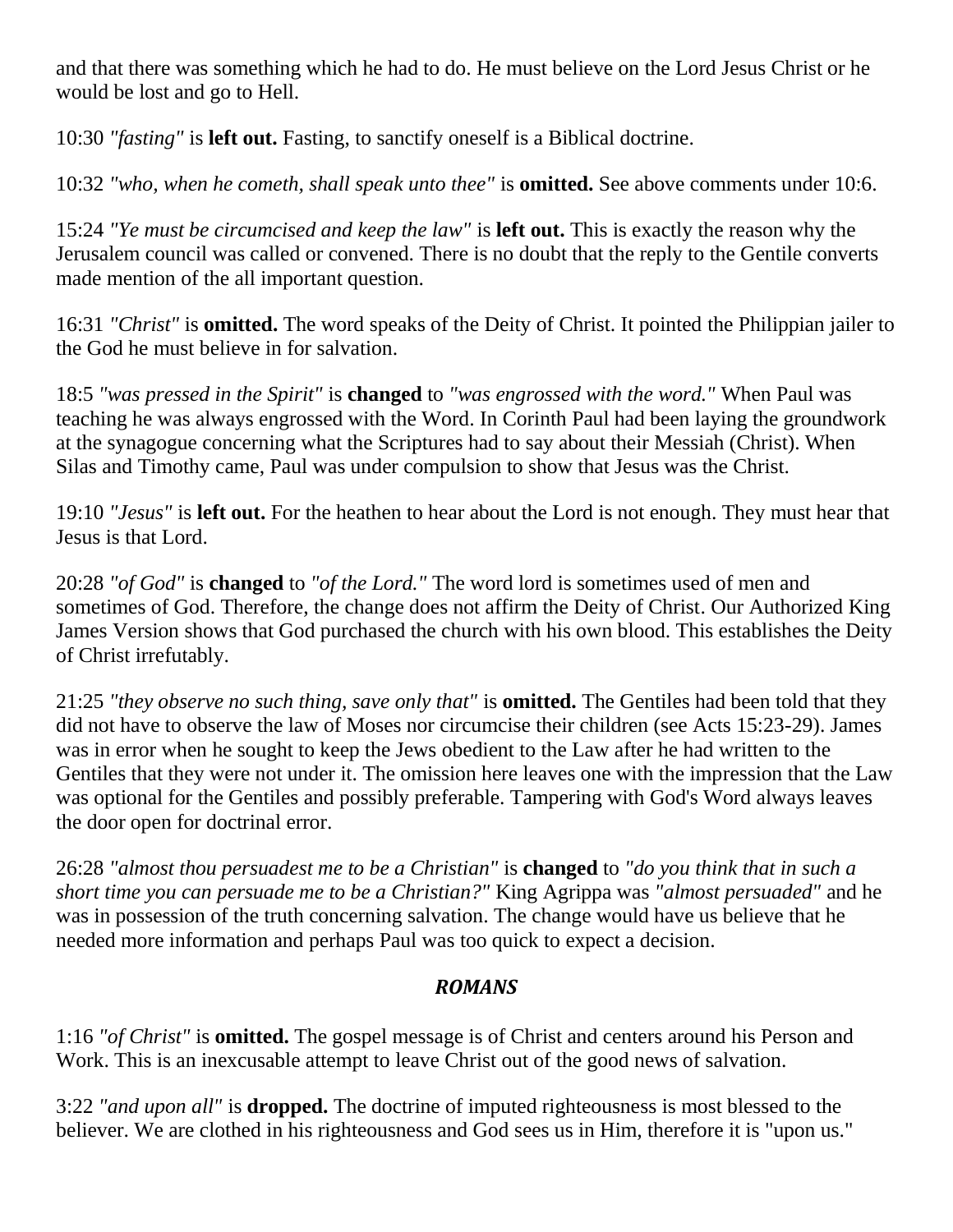8:1 *"Who walk not after the flesh, but after the Spirit"* is **dropped.** To the truth that there is no condemnation to those who are in Christ, the Word adds the truth that they are characterized by a walk in the Spirit. It is a Bible doctrine that those who are saved are characterized by a changed life.

11:6 *"But if it be of works, then is it no more grace: otherwise work is no more work"* is **dropped.** The first part of the verse shows that grace rules out works. The second part of the verse shows that works rules out grace. It is intended for those who want to intrude works into the established state of grace for good measure (or safekeeping in salvation). This is a very important doctrinal passage in its' entirety.

13:9 *"thou shalt not bear false witness"* is **dropped.** Those who wrote the corrupt manuscripts had no trouble with the other commandments shown here. It is obvious that a smiting conscience would not permit them to include this commandment since it directly involved what they were engaged in, bearing false witness about God's Word.

14:9 *"and rose"* is **left out.** Many heretics are willing to say that he died and that he lives again, but that he rose (bodily out from among the dead) they reject outright. The bodily resurrection of Christ is a cardinal doctrine of the Christian faith.

## *1 CORINTHIANS*

2:4 *"man's wisdom"* is **changed** to *"wisdom."* Paul did not reject wisdom in his teaching, he rejected MAN'S wisdom.

3:4 *"are ye not carnal?"* is **changed** to *"are ye not men?"* It should be obvious that they were men, but the Bible truth to be taught was that in their divisions they were being controlled by fleshly (carnal) desires and not spiritual desires.

5:7 *"for us"* is **omitted.** This affects the vital doctrine of the substitutionary atonement of Christ. If Christ did not die for our sins then we are still under the wrath of God and without hope.

5:12 The little word *"also"* is **dropped.** That word indicated that Paul did judge those who were within the church. Those who were outside the church were for God to judge. The responsibility for believers to carry out discipline within the church is a Bible doctrine.

6:4 *"set them to judge who are least esteemed in the church"* is **changed** to *"do you appoint them as judges who are of no account in the church?"* The Word of God teaches that it is better to suffer wrong than to go to court against another Christian before a lost world. It is better to leave the judgment of the matter to the least Christian than to the greatest worldly judge. The change here completely turns around the way of God and seems to rebuke the church for leaving the matter in the hands of the least Christians.

6:20 *"and in your spirit which are God's"* is **omitted.** The body gives us world consciousness and the spirit gives us God consciousness. We are to glorify God in our body by holy living and in our spirit by walking in fellowship with God. Verses 16 and 17 talk about both.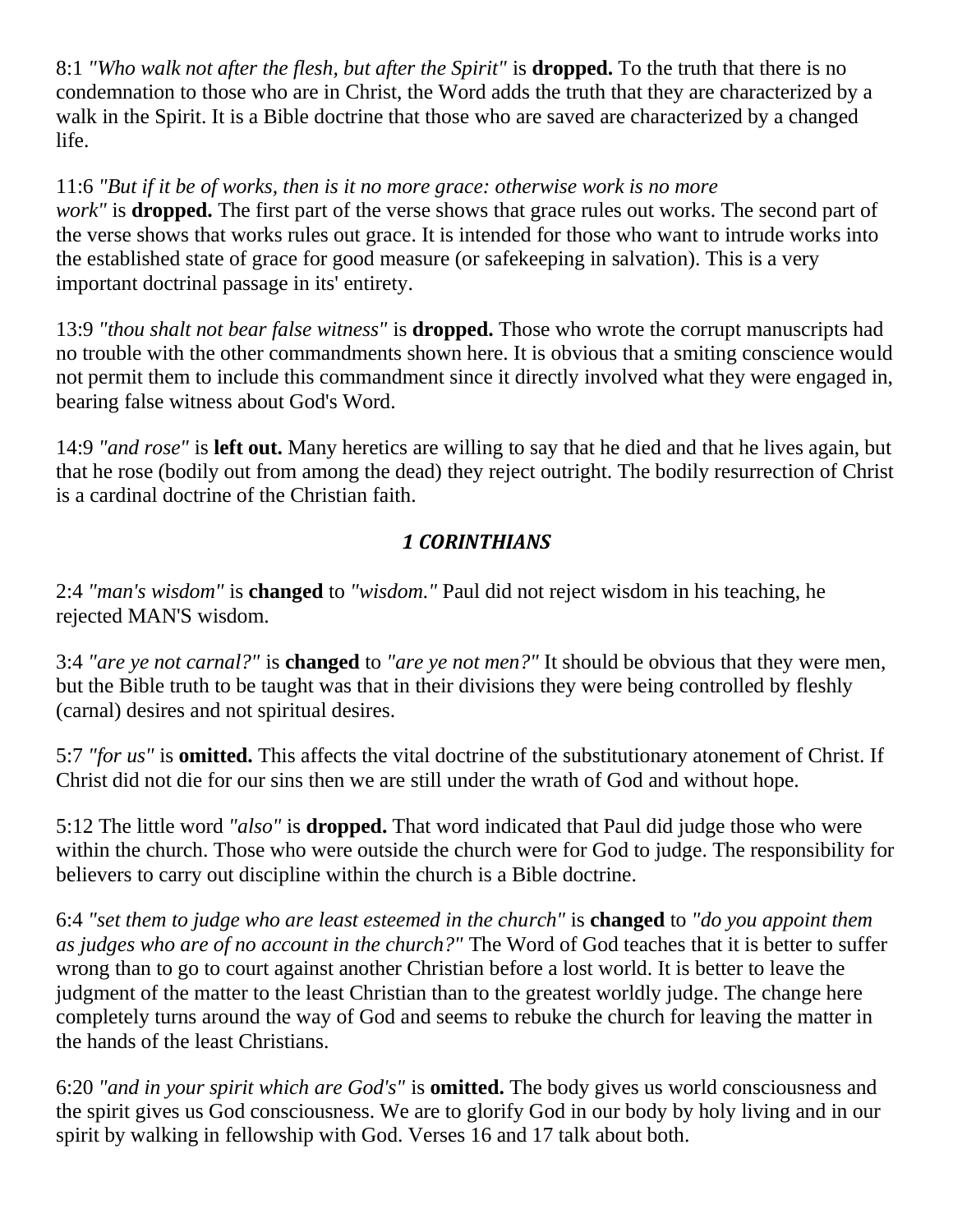10:9 *"Christ"* is **changed** to *"Lord."* In the Old Testament they tempted Christ and that rock that followed them was Christ (see verse 4). The word Lord can be used of the Father and the Son. Changing to that word here eliminates the pre-existence of Christ.

11:24 *"take eat"* is **omitted** along with *"is broken."* The symbolic bread was broken and given to the disciples with instruction to eat it. It typified his flesh which *"is being broken for you"* (literal Greek). Though not a bone of him was broken it is true that his flesh was broken in many places before he died on our behalf.

11:29 *"unworthily"* is **dropped.** The word gives the picture of a believer treating the Lord's Supper as a common meal, not reverencing the symbolic meaning and spiritual impact it is intended to make upon his soul and spirit. To remove this word is a very great doctrinal error. When you consider that sickness and death was the result of such unworthy participation, it is no light matter.

11:29 *"not discerning the Lord's body"* is **changed** to *"if he does not judge the body rightly"* (NASV). When we partake of the Lord's Supper we must first ensure we are in right standing with the Brethren who *are* "the Lord's Body".

15:47 *"the Lord"* is **left out.** God is contrasting Adam and Christ. To say that the second man is from heaven is not enough. There have been men from heaven who were angels. Here the man from heaven is the Lord. This is an attempt to do away with the Deity of Christ.

15:49 *"we shall also bear the image of the heavenly"* is **changed** to *"we should bear the image of the heavenly."* The first is a fact based upon the certainty of our eternal salvation in Christ. The second is an exhortation based upon the uncertainty of a salvation by works. The first is sound doctrine, the second is unsound doctrine.

16:22 *"Jesus Christ"* is **omitted.** In a phrase with such import as to be accursed it is unthinkable that the test should center around the general term *"Lord."* The curse of God is upon those who do not love the Lord Jesus Christ. When his person and work is refused there is nothing to look for but wrath.

### *2 CORINTHIANS*

4:4 *"unto them"* is **omitted.** The devil does not have power to keep the light of the gospel of Christ from shining, but he does have power to blind men lest it shine *"unto them."*

5:17 *"all things"* is **left out.** The believer is brought into vital union with Christ so that it is declared that he is in Christ. In the sight of God *"old things"* of the sinful nature are passed away. It only remains for those old things to be unwound, like Lazarus' graveclothes, in his daily life. In the sight of God *"all things"* are become new though they make their appearance in the life of the believer as he grows in grace and knowledge. To deny that *"all things"* are become new is to deny the finished work of Christ whereby we are made accepted in the beloved.

12:11 *"in glorying"* is **dropped.** The Corinthians had compelled Paul to talk about his experiences with the Lord. He did not want to brag about his spirituality. He felt that he had become foolish in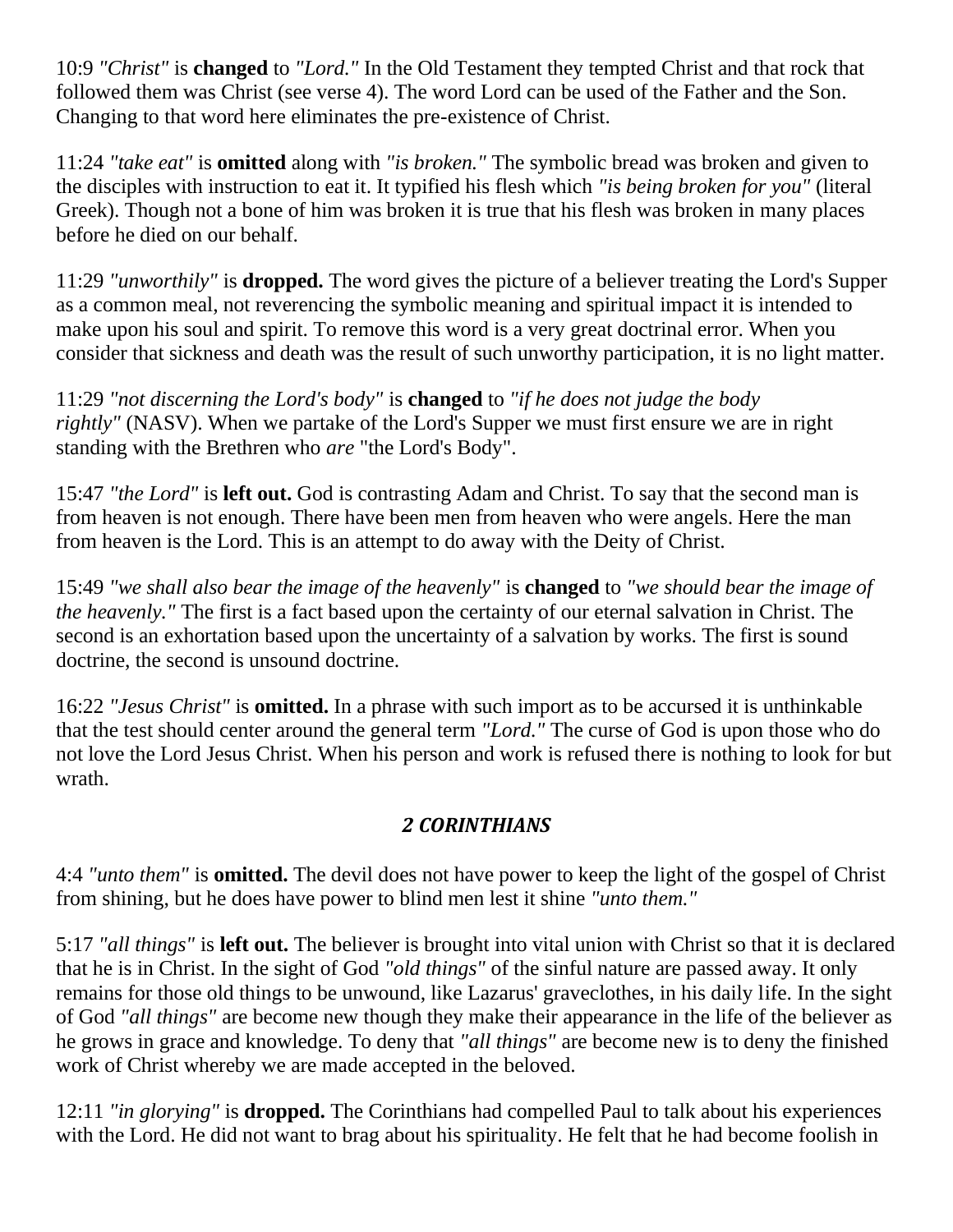boasting or glorying. The change would have Paul saying, *"I have made a fool of myself."* That is not what we are to understand.

## *GALATIANS*

3:1 *"that ye should not obey the truth"* is **omitted.** The Galatians had been bewitched by the Jewish legalizers who had put them under the Law to keep saved. Paul tells them that in so doing they were not obeying the truth. The truth was that they were saved by grace and that all spiritual blessings were theirs in Christ. To turn from that is to be in error.

3:17 *"in Christ"* is **dropped.** Paul is talking about the covenant with Abraham through his seed which was Christ. The law was added later and did not affect the covenant of promise to those who would be saved by believing as Abraham did. God promised Abraham that through his seed (singular) all the families of the earth would be blessed. That was a covenant confirmed before of God *"in Christ."*

4:7 *"an heir of God through Christ"* is **changed** to *"an heir through God."* The inheritance is to the children of God through the mediatorship of Christ. We are not heirs of God through God, but through Christ. The change here is intended to destroy the reliance upon the Lord Jesus Christ who said, *"I am the way, the truth, and the life: no man cometh unto the Father, but by me."*

#### *EPHESIANS*

1:1 *"at Ephesus"* is **left out.** It is hard to conceive that the Spirit of God addressed an epistle and then lost the address.

3:9 *"by Jesus Christ"* is **removed** as it **should** be. Jesus Christ is *"the beginning of the creation of God"* - less than 2,000 years ago**.** It is a Bible doctrine that all things were created by the expressed Word of God, and NOT by His manifestation as the Kinsman Redeemer.

5:30 *"of his flesh, and of his bones"* is **left out.** The Bible teaching is that the believer is vitally conjoined to Christ for a new life and walk in the Spirit. We are *"quickened together with Christ," "raised up together,"* and *"seated together in heavenly places in Christ Jesus."* God likens this to the marriage relationship where two people become one flesh.

6:10 *"my brethren"* is **dropped.** These words make it very clear that Paul's instructions concerning Christian living are for Christians who by the new birth have become Paul's *"brethren."* There is a great danger that unsaved people might get the impression that by imitating the things that Christians do they can become Christians.

#### **PHILIPPIANS**

4:13 *"Christ"* is **changed** to *"him."* It is precious to the believer to know that Christ will give him strength for spiritual living. Christ himself said, *"without me ye can do nothing"* (John 15:5). The word *"him"* is quite indefinite and can be misconstrued by Modernists to include the *"him"* of any religious group believing in a Supreme Being.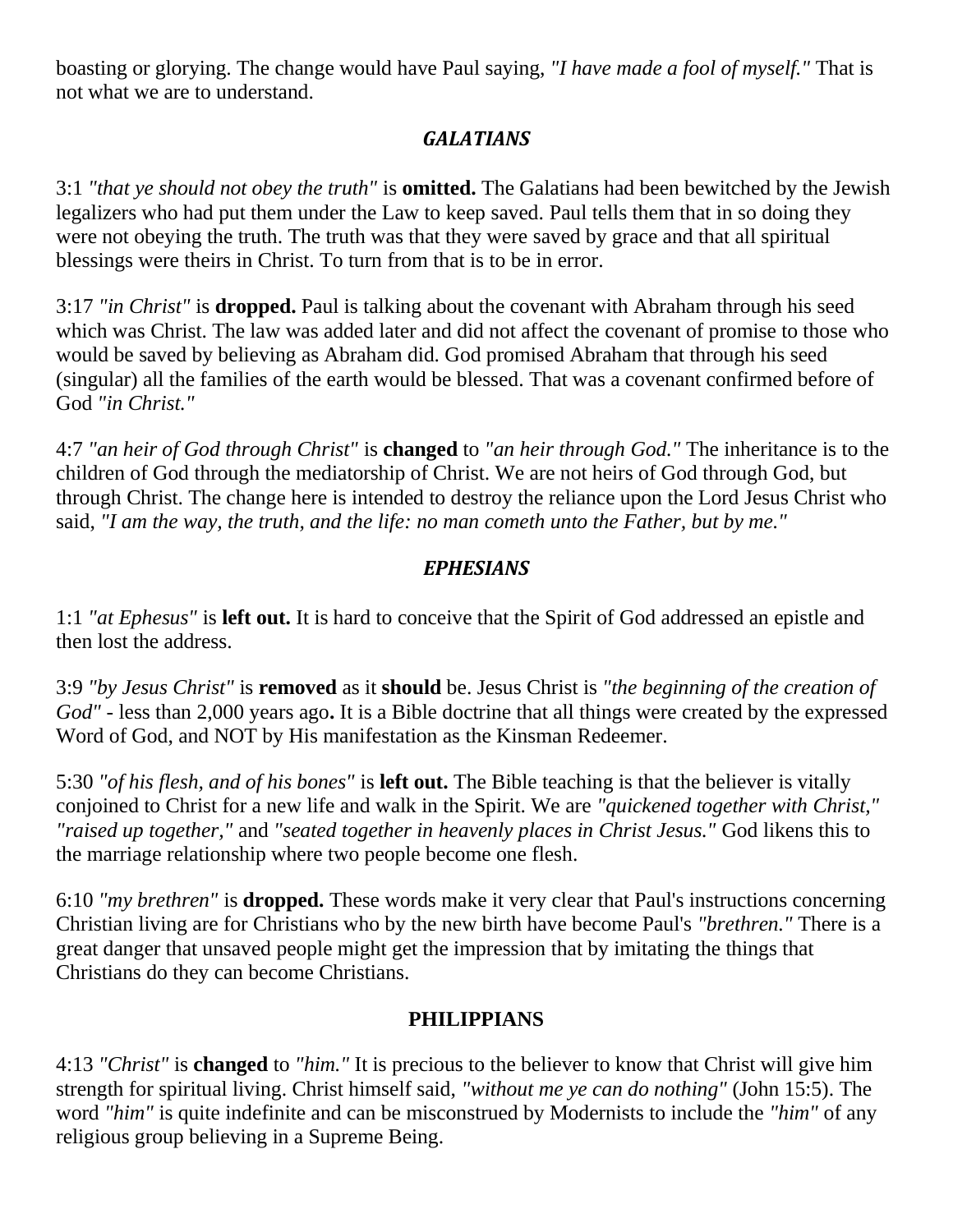#### *COLOSSIANS*

1:2 *"and the Lord Jesus Christ"* is **omitted.** Along with the Father he is the source of grace and peace.

1:14 *"through His blood"* is **left out.** Redemption and forgiveness of sins is through the direct agency of his shed blood. Many Modernists today can work around the words "redemption" and "forgiveness of sins," but they cannot work around the shed blood. Therefore they must deny it and be in direct opposition to it.

2:11 *"of the sins"* is **removed.** What is left to work with brings the NIV to translate *"In him you were also circumcised, in the putting off of your sinful nature."* It is an established Bible doctrine that by the circumcision of our heart which the Lord made, we are able to overcome the sins of our flesh. But the putting off of our sinful nature of our unredeemed flesh and mortal spirit will not take place until we are changed in the First Resurrection.

2:18 *"those things which he has not seen"* is **made to read** *"those things which he has seen."* Men were vainly attempting to worship angels as emanations from God in a step-ladder effort to reach God. Paul exhorted them to hold fast to the Head (our God-man Christ Jesus) who proceeded forth and came from God (as the Fullness of the character and nature of God) that he might bring us to God. Paul says they DID NOT see them, heretics say THEY HAVE.

## *1 THESSALONIANS*

1:1 *"from God our Father and the Lord Jesus Christ"* is **dropped.** Are we to think that grace and peace is bestowed by Paul? No, that is not within his power. They have their source in the Father and the Son.

5:27 *"holy"* is **dropped** from before *"brethren."* Paul had other brethren according to the flesh who were not saved (Rom. 9:1-3; 10:1). These were sanctified and preserved brethren and they were *"holy"* because they were accepted in the beloved.

## *1 TIMOTHY*

3:3 *"not greedy of filthy lucre"* is **omitted.** The phrase has to do with obtaining earthly gain through disgraceful means. This happens everyday within professing Christendom. It is inspired of God and belongs in the text.

3:16 *"God was manifest"* is **changed** to *"He was manifest."* The reference is to Christ manifest in the flesh, etc. The MAJORITY Text tells us that this Christ was God. There are 252 copies of Paul's Epistles which have *"God"* and only 2 copies which have *"he."* The MINORITY Text leaves us in doubt as to who *"he"* is. The doctrine of the Deity of Christ is greatly harmed here by the corrupt text.

4:12 *"in spirit"* is **left out.** To be an example of the believer it is necessary to have a spiritual man guided by the indwelling Holy Spirit.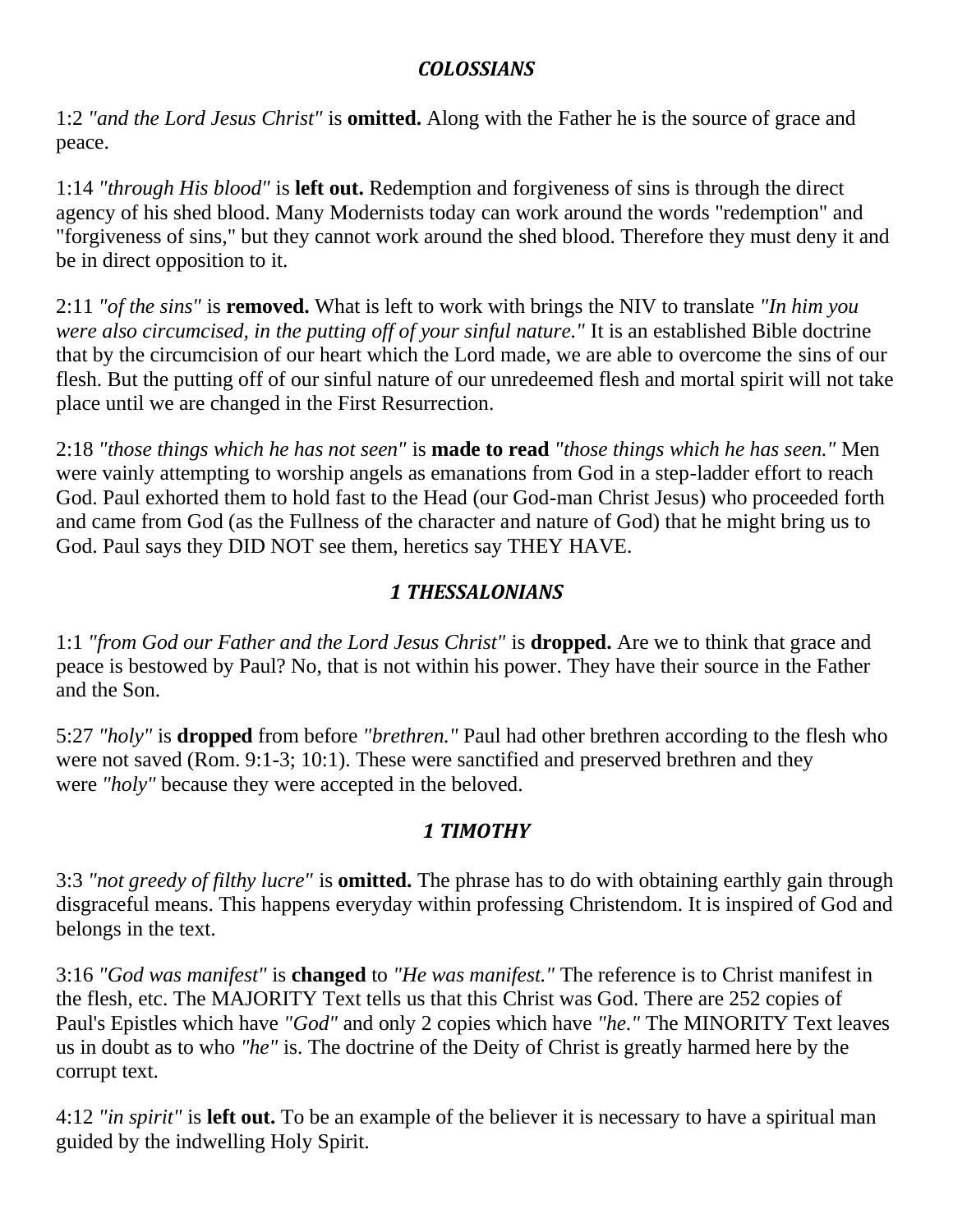5:16 *"if any man"* is **omitted.** It is unthinkable that the head of the house should be removed here from the responsibility to provide for widows.

6:5 *"from such withdraw thyself"* is **dropped.** The Bible doctrine of separation is affected by this corruption. We are to withdraw from teachers who are destitute of the truth.

6:19 *"eternal life"* is **changed** to *"that which is truly life."* The first talks about the length of life, the second talks about the quality of life. You cannot have the first without being saved. You can have the second but still be lost, depending on what you think is *"truly life."*

#### *2 TIMOTHY*

1:11 *"of the Gentiles"* is **omitted.** That Paul was appointed to teach the gospel to the Gentiles is indisputable (see Gal. 2:7-9).

#### *HEBREWS*

1:3 *"When he had by himself purged our sins"* is **changed** to *"when he had made purification of sins."* The omission of the word *"our"* leaves us to wonder whose sins were purged, his own or others. It is not plain and therefore the substitutionary atonement of Christ is affected by the change. With the words *"by himself"* the Holy Spirit wanted us to see that the atonement for our sins was accomplished by Christ alone. The damage to this verse is awesome in its' consequences.

3:1 *"Christ"* is **omitted.** Our High Priest must be anointed of God to that office and the word Christ means the Messiah or Anointed one of God.

10:34 *"in heaven"* is **left out.** Those who had lost all their earthly goods certainly had no enduring substance here, but in heaven was their treasure and reward.

### *JAMES*

2:20 *"faith without works is dead"* has been **changed** to *"faith without works is useless."* There is a great difference between dead faith and useless (or idle) faith. The first indicates that no faith exists and the person is lost. The second implies that faith exists but it is not being used. Again we see humanism and the false idea of a little divinity in each one which only needs to be fanned into a flame. The change promotes false doctrine.

4:4 *"ye adulterers"* is **dropped** from the text. No reason to excuse the men from the scathing denunciation of God's Word.

4:14 *"It is even a vapour"* is **changed** to *"Ye are just a vapour."* In describing the length of our life, God tells us it will pass quickly like a vapour. The change would have US OURSELVES to exist as a little steam. There is a leaning here toward annihilationism.

5:16 *"Confess your faults"* **becomes** *"confess your sins."* In a context where God talks about sin in relationship to sickness, he moves on to talk about faults (a side-slip or deviation). The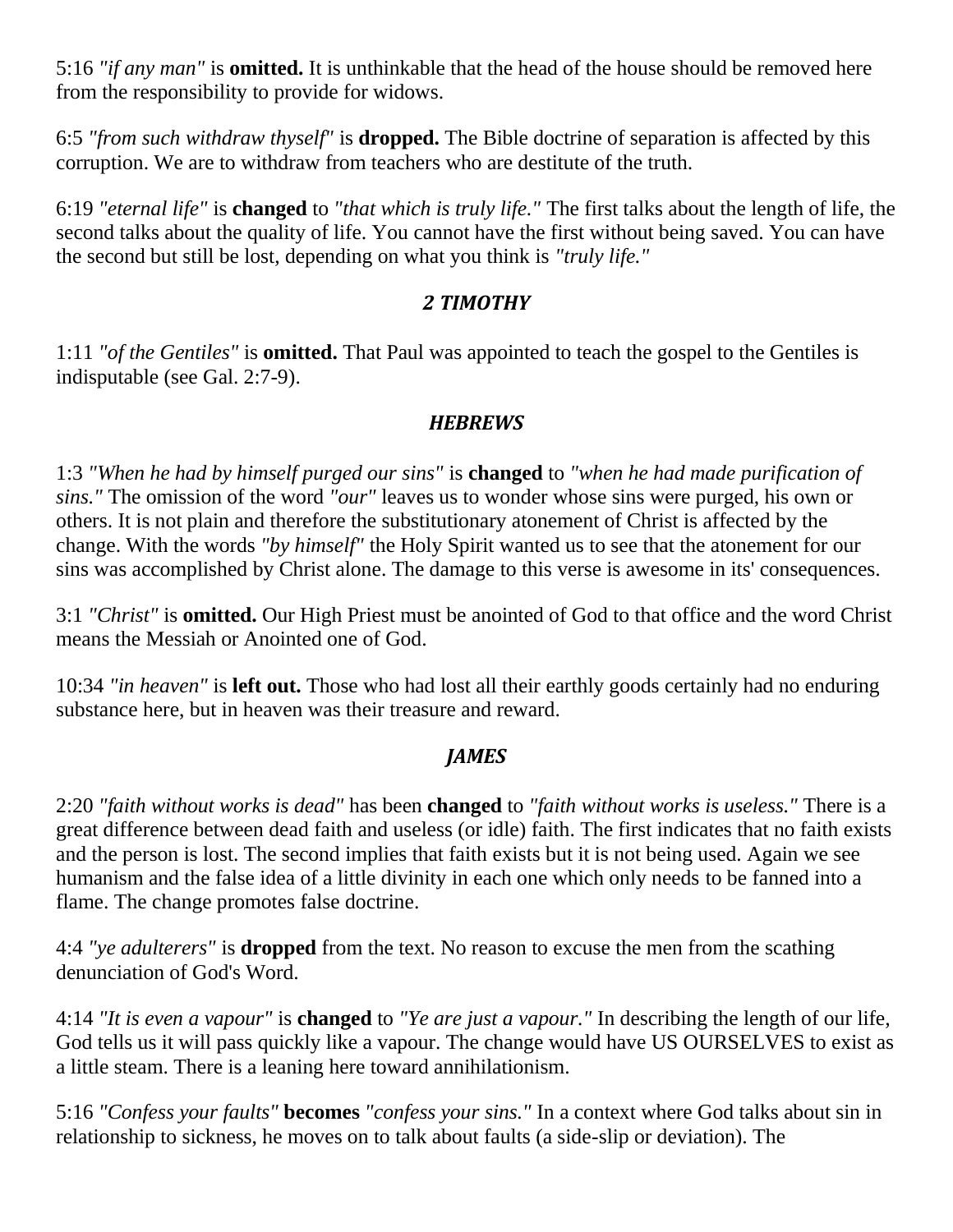change *"faults"* to *"sins"* leads to the priesthood and the confession box which is contrary to all of Scripture.

## *1 PETER*

1:22 *"through the Spirit"* is **removed.** The Bible teaches that it is through the agency of the Holy Spirit that men are brought to believe in Christ. In John 16:8,9 he convicts the world (all men) and draws them to faith in Christ.

1:23 *"for ever"* is **dropped** and thereby the preservation of the Word of God is called into question. The agency here of the new birth is the Word of God, which is eternal. Our new birth therefore is as eternal as the Word which originated it.

2:2 The phrase *"unto salvation"* is **added** by Westcott and Hort to *"that ye may grow thereby."* This puts a question mark over the certainty of our present salvation. It makes salvation a process rather than an accomplished fact. The doctrine of eternal security is denied by the new exhortation to grow UNTO SALVATION.

3:18 *"suffered for sins"* is **changed** to *"died for sins."* The context has Christians suffering for well doing and they are exhorted to keep on because Christ also has suffered for us. It is a Bible teaching that Christ not only died for our sins, but that he suffered for our sins (see Isaiah 53:5-7).

3:18 *"quickened by the Spirit"* is **changed** to *"quickened in the spirit."* The correct rendering attributes the resurrection of Christ to the Holy Spirit.

4:1 *"for us"* is **left out.** Christ suffered for us, the just for the unjust, that he might bring us to God.

5:2 *"taking the oversight thereof"* is **omitted.** To watch over the flock of God with authority is a clear teaching of the Word.

5:12 *"wherein ye stand"* is **changed** to "*wherein stand."* By the removal of the word *"ye"* there is a change from our standing in grace to an exhortation to stay there standing. The blessing of a perfected standing in grace is thereby removed.

### *2 PETER*

2:17 The words *"for ever"* are **dropped**. Peter, in the word concerning false teachers, states that their darkness is to last forever. The change leaves us with no definite word as to their end.

2:18 *"those that were clean escaped"* is **changed** to *"those that are scarcely escaping."* The change from past tense to present tense moves us from a completed salvation to a hope-so salvation. Those who are saved are in possession of eternal life (see John 5:24).

2:20 *"the Lord and Saviour"* **becomes** *"our Lord and Saviour."* The false teachers had escaped some of the world's worst sins by following the teachings of *"the Lord"* but they had never come to know him as *"our Lord"* is known to real Christians. They were not saved and then lost, but never saved at all.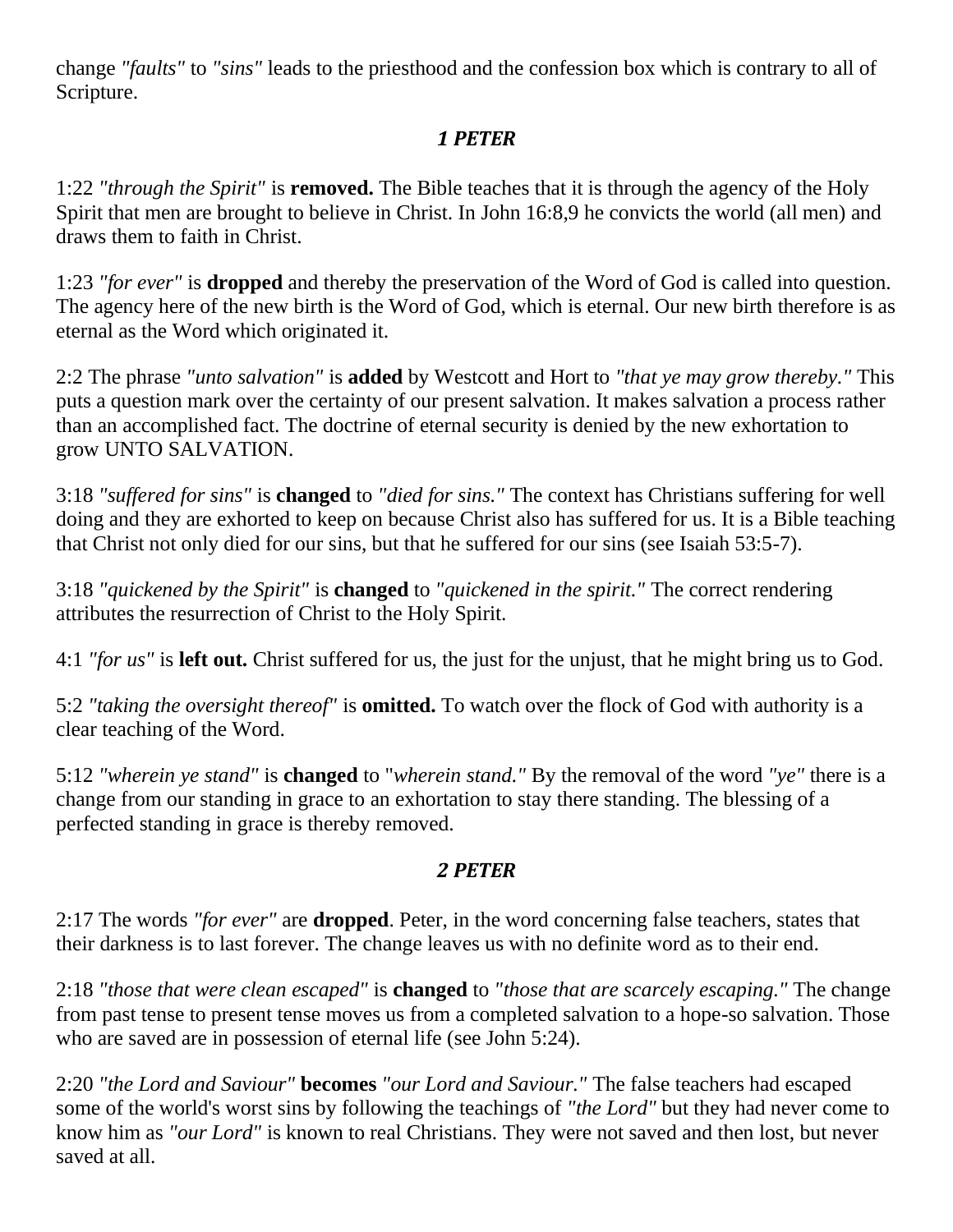3:2 *"us the apostles"* is **changed** to *"your apostles."* The Church is built upon the foundation of the apostles and prophets (Eph. 2:20) and there are no apostles and prophets today nor is there any such thing as an apostolic succession. The phrase *"your apostles"* indicates that the people he was writing to had special apostles designated for them and lends support to the continuance of a socalled *"Apostolic Succession."*

## *1 JOHN*

1:7 *"Christ"* is **dropped.** This word brings the cleansing blood into relationship with our great anointed High Priest who ever liveth to make intercession for us. Many cults believe that Jesus (as man) died for the original sin of Adam and that Christ (as a spirit) rose without the body. John would have us know that the one who died and the one who arose are the same.

3:5 *"our"* is **removed** from before *"sins."* Once again the question of whose sins were taken away is raised.

3:14 *"his brother"* is **removed.** The teaching of the Word is that a true Christian will love his brother in Christ. If a man does not love a true Christian, then it is evident that he is still lost and abides in death. The test of spiritual life is not that we love, but that we love the brethren (see John 13:34,35).

4:19 *"We love him"* is **changed** to *"We love."* The object of God's love is us, and the object of our love is him. Christians are not just people who love, but people who love God because of his grace. The very next verse deals with the professor who says he loves God but is a liar. Lost people may love, but saved people love God.

5:7 **This whole verse is discarded.** There are at least 20 Greek manuscripts which have this verse in. It is also seen in the writings of the church fathers and lectionaries.

### *REVELATION*

5:10 *"kings and priests"* is **changed** to *"a kingdom of priests."* The 24 elders are representative of all the redeemed who in Christ are constituted kings and priests. A kingdom of priests smells of Nicolaitanism (the rule of the clergy over the laity) and the priesthood for a select few as in the Roman Catholic Church. (The same change is seen in 1:6)

8:13 *"an angel"* is appropriately **changed** to *"an eagle."* God likens His prophets to eagles.

14:5 *"before the throne of God"* is **dropped.** This phrase speaks of the perfect standing that the 144,000 elect Israelites have in Christ. They are without fault before God because they are, like the church, *"accepted in the beloved"* (Eph. 1:6).

20:9 *"from God"* is **dropped.** At the end of the Kingdom Age the enemies of God are destroyed by fire *"from God out of heaven."* God is the one who will destroy all enemies and create a new heaven and a new earth.